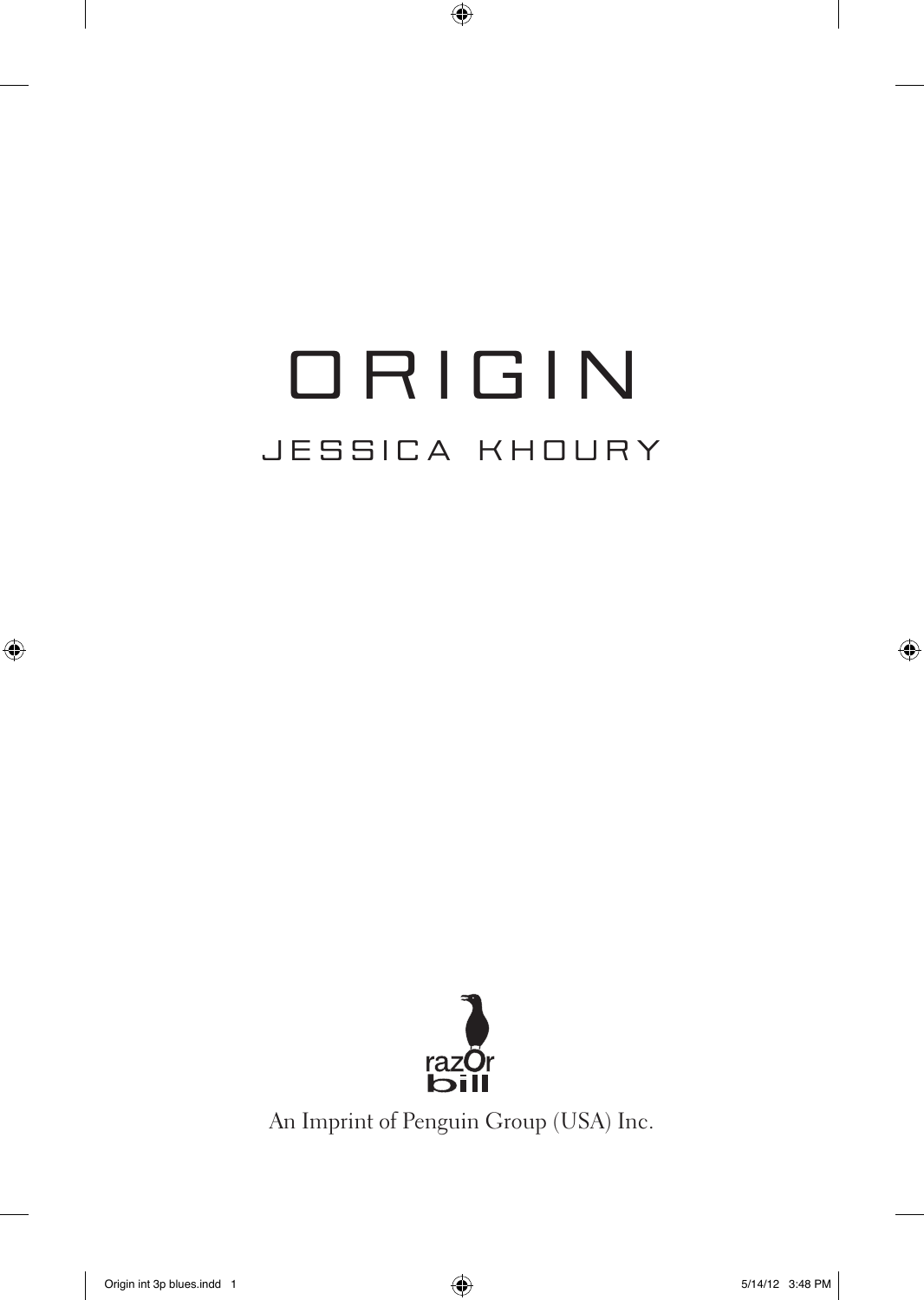#### Origin

#### RAZORBILL

Published by the Penguin Group Penguin Young Readers Group 345 Hudson Street, New York, New York 10014, U.S.A. Penguin Group (USA) Inc., 375 Hudson Street, New York, New York 10014, U.S.A. Penguin Group (Canada), 90 Eglinton Avenue East, Suite 700, Toronto, Ontario, Canada M4P 2Y3 (a division of Pearson Penguin Canada Inc.) Penguin Books Ltd, 80 Strand, London WC2R 0RL, England Penguin Ireland, 25 St Stephen's Green, Dublin 2, Ireland (a division of Penguin Books Ltd) Penguin Group (Australia), 250 Camberwell Road, Camberwell, Victoria 3124, Australia (a division of Pearson Australia Group Pty Ltd) Penguin Books India Pvt Ltd, 11 Community Centre, Panchsheel Park, New Delhi – 110 017, India Penguin Group (NZ), 67 Apollo Drive, Rosedale, Auckland 0632, New Zealand (a division of Pearson New Zealand Ltd) Penguin Books (South Africa) (Pty) Ltd, 24 Sturdee Avenue, Rosebank, Johannesburg 2196, South Africa

Penguin Books Ltd, Registered Offices: 80 Strand, London WC2R 0RL, England

10 9 8 7 6 5 4 3 2 1

Copyright © 2012 Jessica Khoury

ISBN 978-1-59514-595-6

Library of Congress Cataloging-in-Publication Data is available

Printed in the United States of America

All rights reserved. No part of this book may be reproduced, scanned, or distributed in any printed or electronic form without permission. Please do not participate in or encourage piracy of copyrighted materials in violation of the author's rights. Purchase only authorized editions.

The publisher does not have any control over and does not assume any responsibility for author or third-party websites or their content.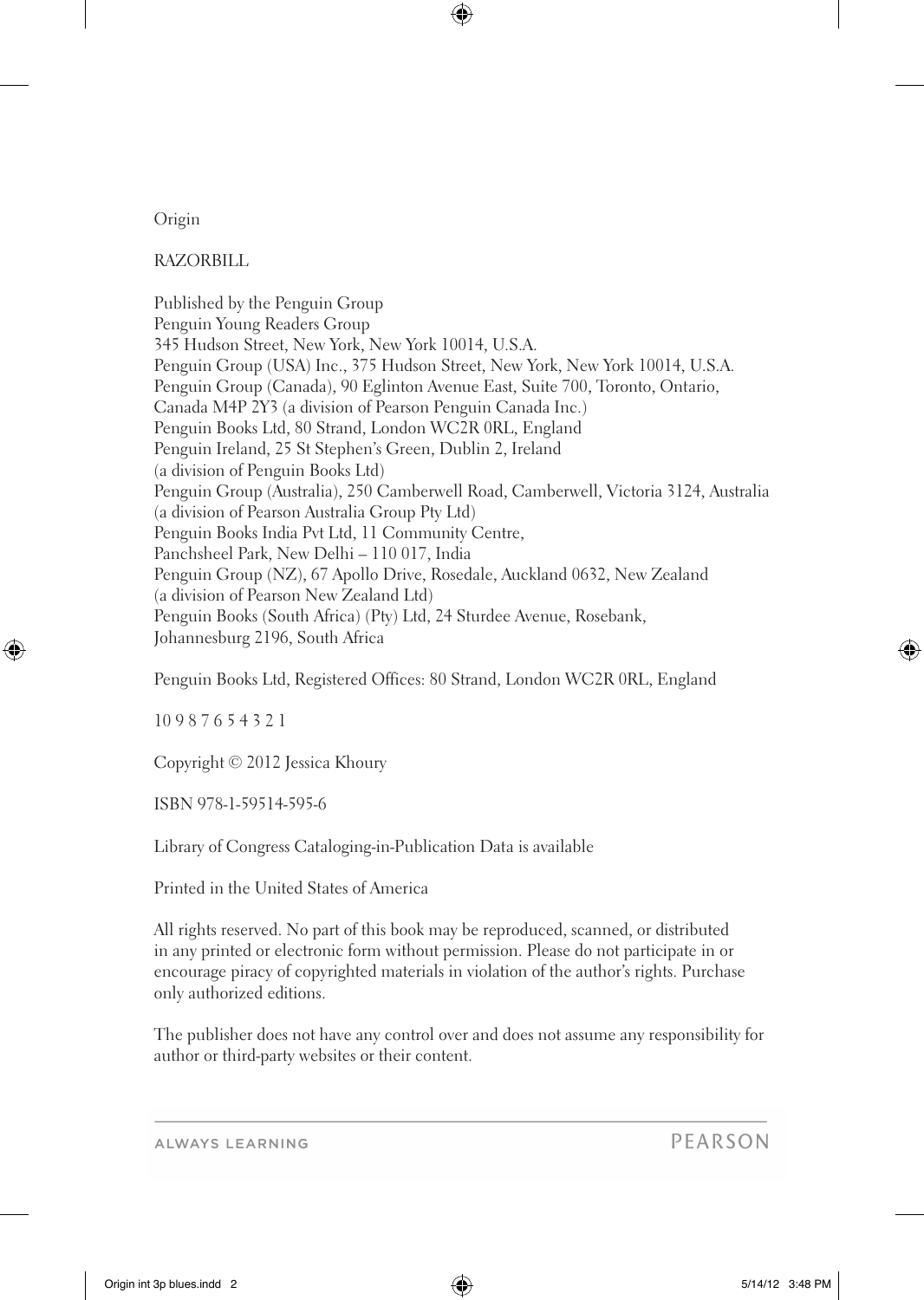### For Ben. A lways.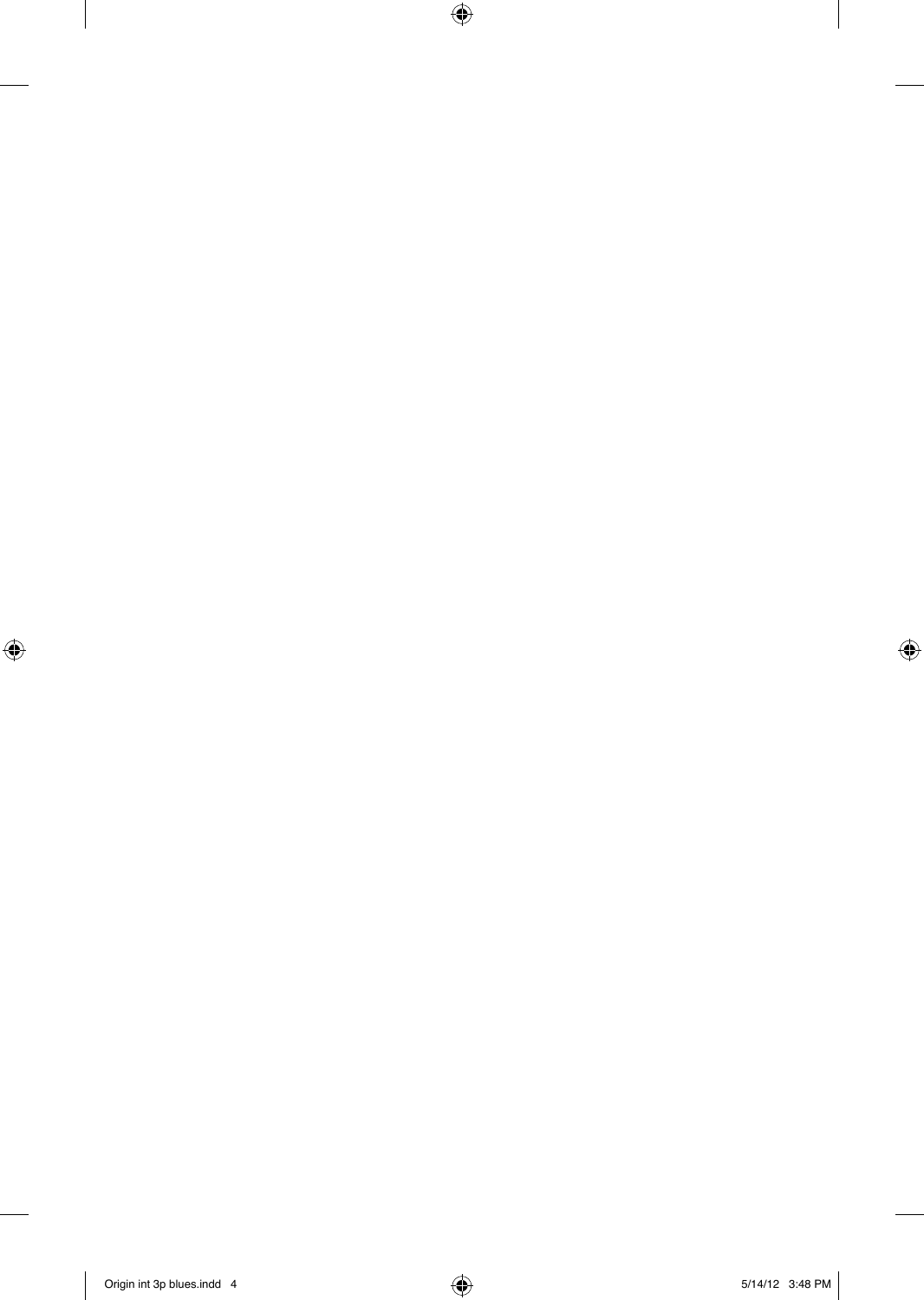# **one**

I'm told that the day I was born, Uncle Paolo held me against<br>his white lab coat and whispered, "She is perfect." Sixteen 'm told that the day I was born, Uncle Paolo held me against years later, they're still repeating the word. Every day I hear it, from the scientists or the guards, from my mother or from my Aunt Brigid. *Perfect.*

They say other things too. That there are no others like me, at least not yet. That I am the pinnacle of mankind, a goddess born of mortal flesh. *You are immortal, Pia, and you are perfect*, they say.

But as I follow Uncle Paolo to the laboratory, my bootlaces trailing in the mud and my hands clutching a struggling sparrow, the last thing I feel is perfect.

Outside the compound, the jungle is more restless than usual. The wind, lightly scented with orchids, prowls through the kapoks and palms as if searching for something it lost. The air is so damp that drops of water appear, almost magically, on my skin and on Uncle Paolo's pepper-gray hair. When we pass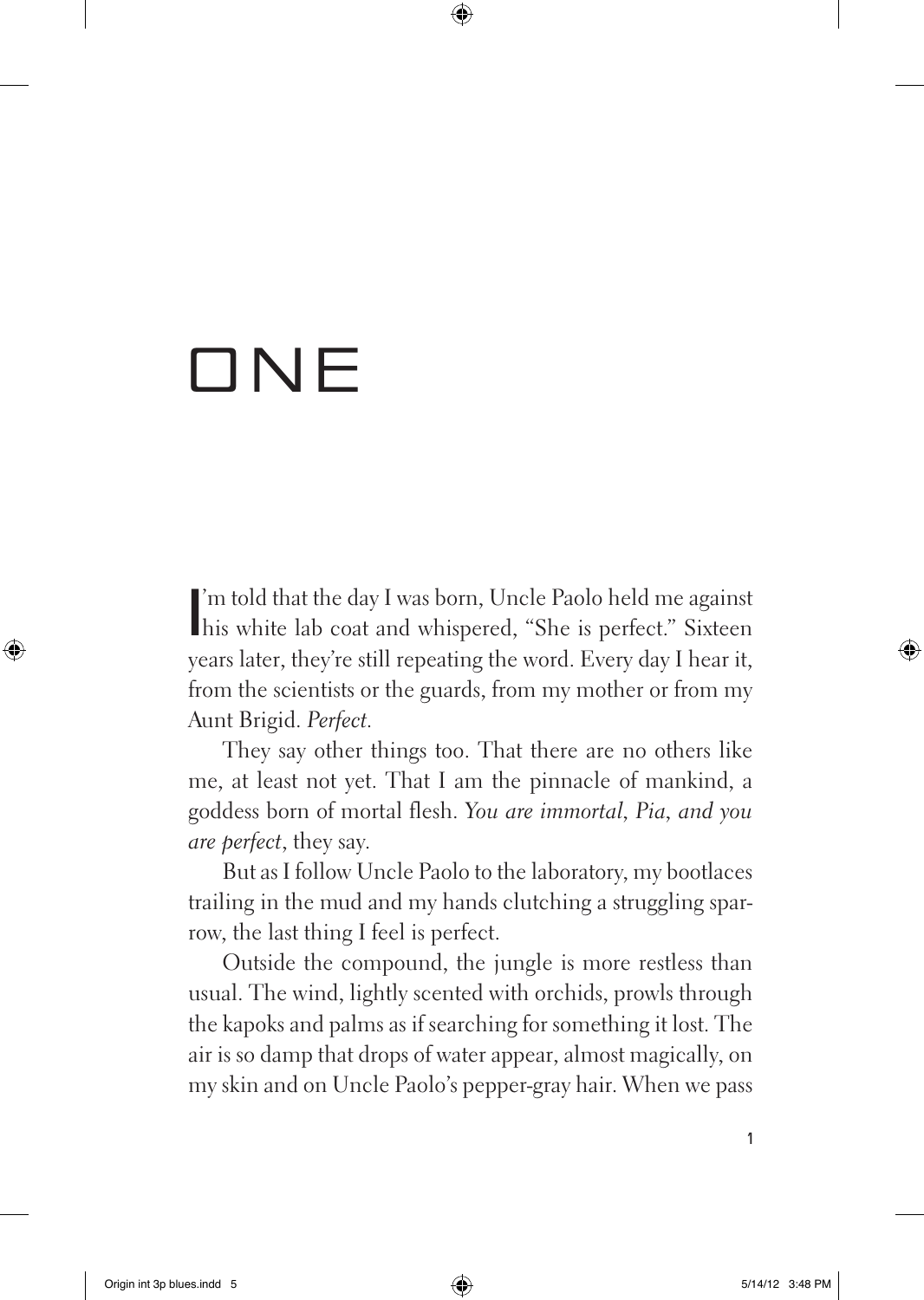### **JESSICA KHOURY**

through the garden, the heavy-hanging passionflowers and spiky heliconias brush against my legs, depositing dew onto the tops of my boots. Water is everywhere, just like every other day in the rainforest. But today it feels colder—less refreshing and more invasive.

Today is a testing day. They are called the Wickham tests, and they only come every few months, often by surprise. When I awoke in my glass-walled bedroom this morning, I expected the usual: reciting genus and species lists to Uncle Antonio, comparing algae specimens under microscopes with Uncle Jakob, followed, perhaps, by a long swim in the pool. But instead, I was greeted by Mother, who informed me that Uncle Paolo had decided to hold a test. She then breezed out the door and left me scrambling to get ready. I didn't even have a chance to tie my shoelaces.

Hardly ten minutes later, here I am.

The bird in my hands fights relentlessly, scratching my palms with his tiny talons and snapping at my fingertips with his beak. It does no good. His claws are sharp enough to break the skin—just not *my* skin. That's probably why Uncle Paolo told me to carry the bird instead of doing it himself.

Indestructible it may be, but my skin feels three sizes too small, and it's all I can do to keep my breathing steady. My heart flutters more frantically than the bird.

Testing day.

The last test I took, four months ago, didn't involve a live animal, but it was still difficult to pass. I had to observe five different people—Jacques the cook, Clarence the janitor, and other nonscientist residents—to calculate whether they contributed more to the welfare of Little Cam than it cost to feed,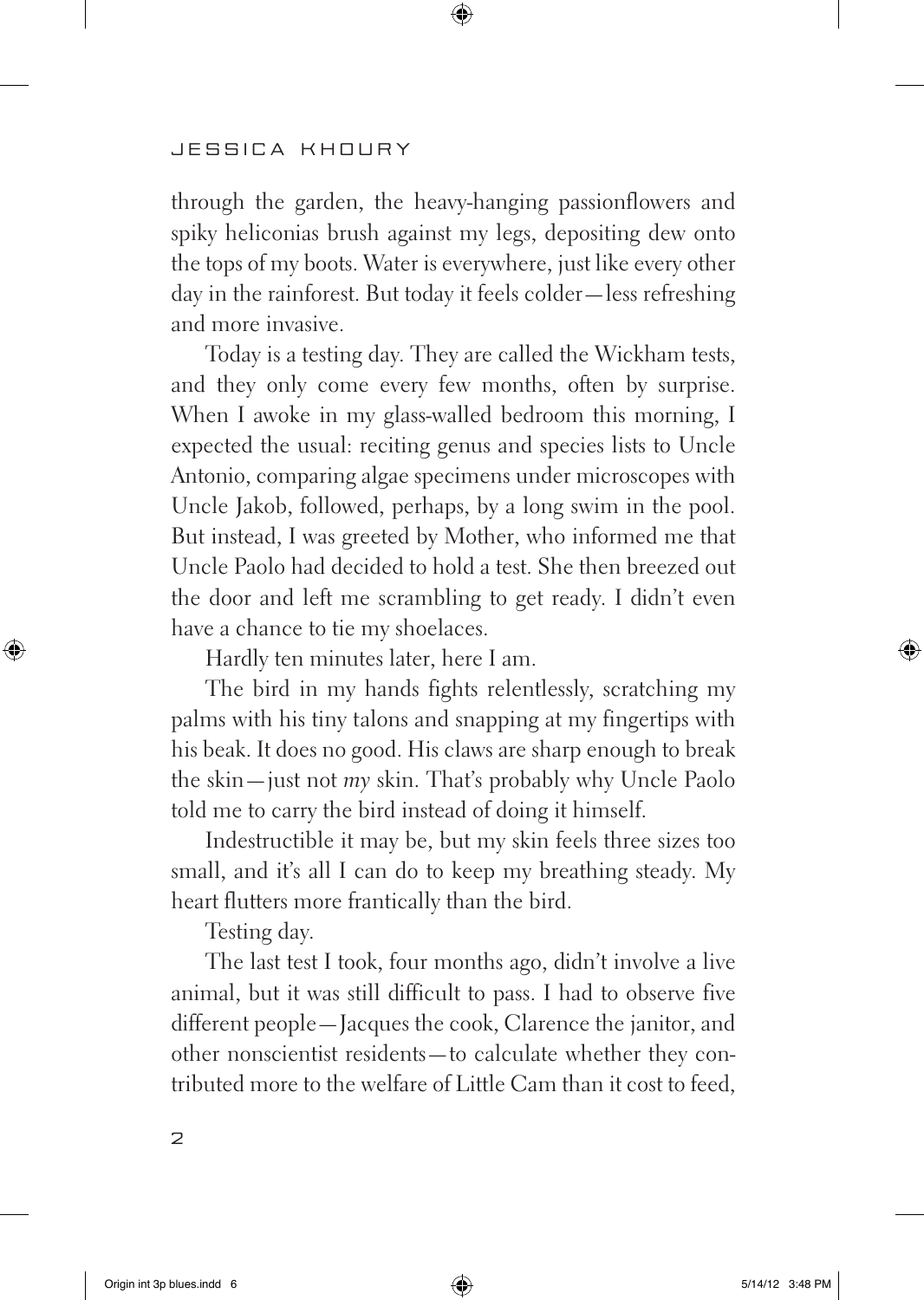pay, and keep them. I was terrified that my findings would result in someone being fired. No one was, but Uncle Paolo did have a talk with Aunt Nénine, the laundress, about how much time she spent napping compared with the time she spent keeping up with the wash. I asked Uncle Paolo what the test would prove, and he told me it would show whether my judgment was clear enough to make rational, scientific observations. But I'm still not sure Aunt Nénine has forgiven me for my report, rational observations or not.

I look down at the sparrow and wonder what's in store for him. For a moment, my will—and my fingers—weaken only slightly, but it's enough for the bird to jerk free and launch into the air. My enhanced reflexes make a decision faster than my brain: my hand reaches out, closes around the bird in midair, and draws him back to me, all in the time it takes the eye to blink.

"Everything all right?" Uncle Paolo asks without turning.

"Yes, fine." I know he knows what just happened. He always does. But he also knows I would never be so disobedient as to let his chosen specimen fly free.

*I'm sorry*, I want to say to the bird.

Instead, I hold on tighter.

There are two lab buildings in Little Cam. We arrive at B Labs, in the smaller one, and Mother is waiting inside. She wears her crisp, white lab assistant's coat and is pulling on latex gloves. They snap against her wrists.

"Is everything ready, Sylvia?" Uncle Paolo asks.

She nods and leads the way, passing door after door. We finally stop in front of a small, rarely used lab near the old wing, which was destroyed in a fire years ago. The door to the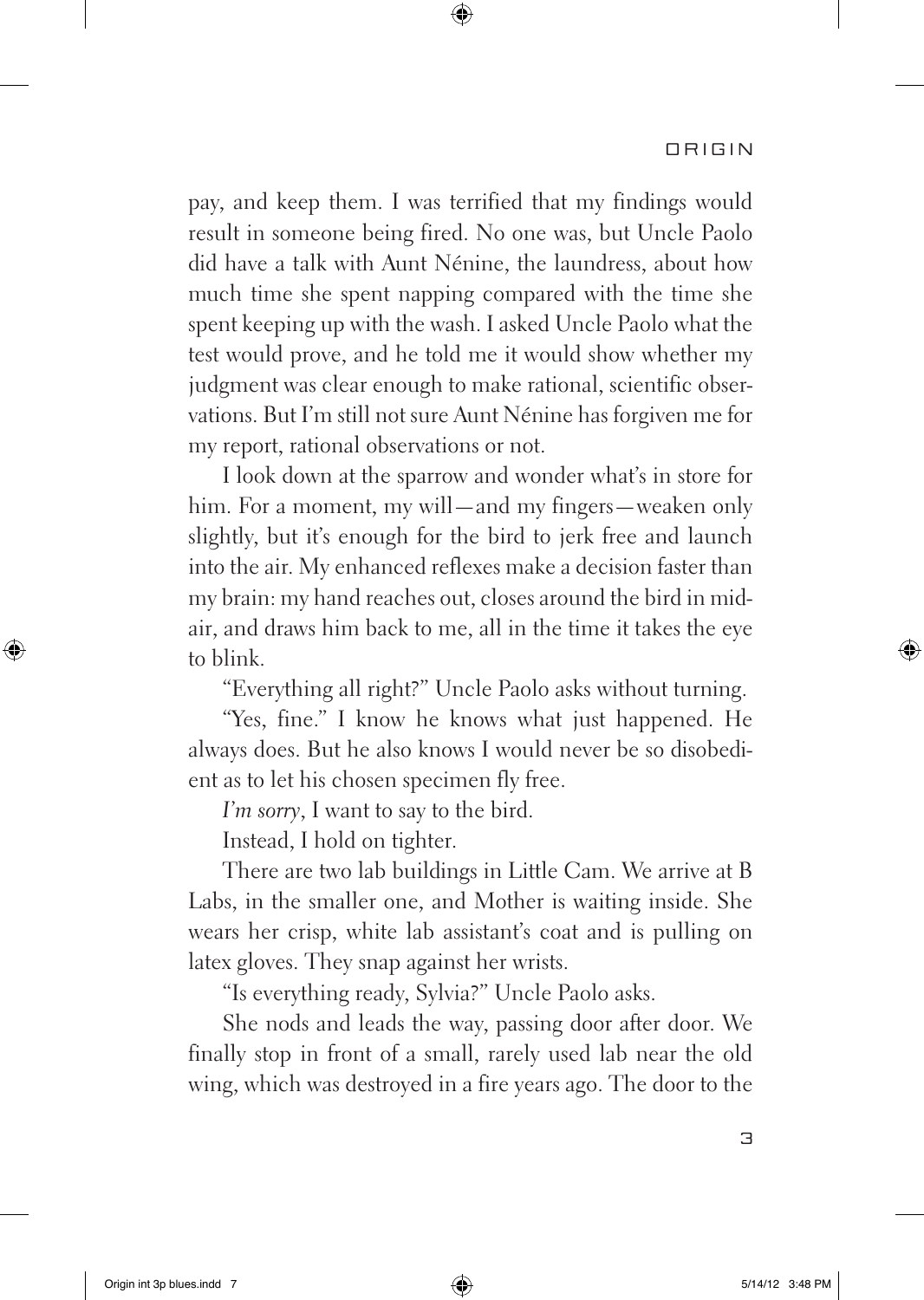ruined hall is locked, and from the rust on the doorknob I can tell it hasn't been opened in years.

Inside the lab, metal shelves and cabinets and sinks line the walls, and they all catch and distort my reflection. In the center of the room is a small aluminum table, with two chairs on either side and a metal cage on its surface.

"Put subject 557 inside," Uncle Paolo says, and I release the bird into the cage, which is just large enough for him to fly in a tight circle. He throws himself at the metal grate, then lands, wings spread awkwardly, on the bottom. After a moment he launches up again, beating his wings determinedly against his captivity.

Then I notice the wires snaking from the cage to the table, down and across the floor, to a small generator under the emergency eyewash station.

I miss a breath, then glance at Uncle Paolo to see if he noticed. He didn't. He's filling out some forms on a clipboard.

"All right, Pia," he says as his pen scratches away. The bird lands again, takes off, clutches the side of the cage with his small talons. Uncle Paolo hands me the clipboard. "Take a seat. Good. Did you bring a pen?"

I didn't, so he gives me his and pulls another from his coat pocket. "What do I do?" I ask.

"Take notes. Measure everything. This particular test subject has been given periodic doses of a new serum I've been developing with suma."

Suma. *Pfaffia paniculata*, a common enough stimulant, but there are probably dozens of uses for it we haven't discovered yet. "So . . . we're testing to see if the subject handles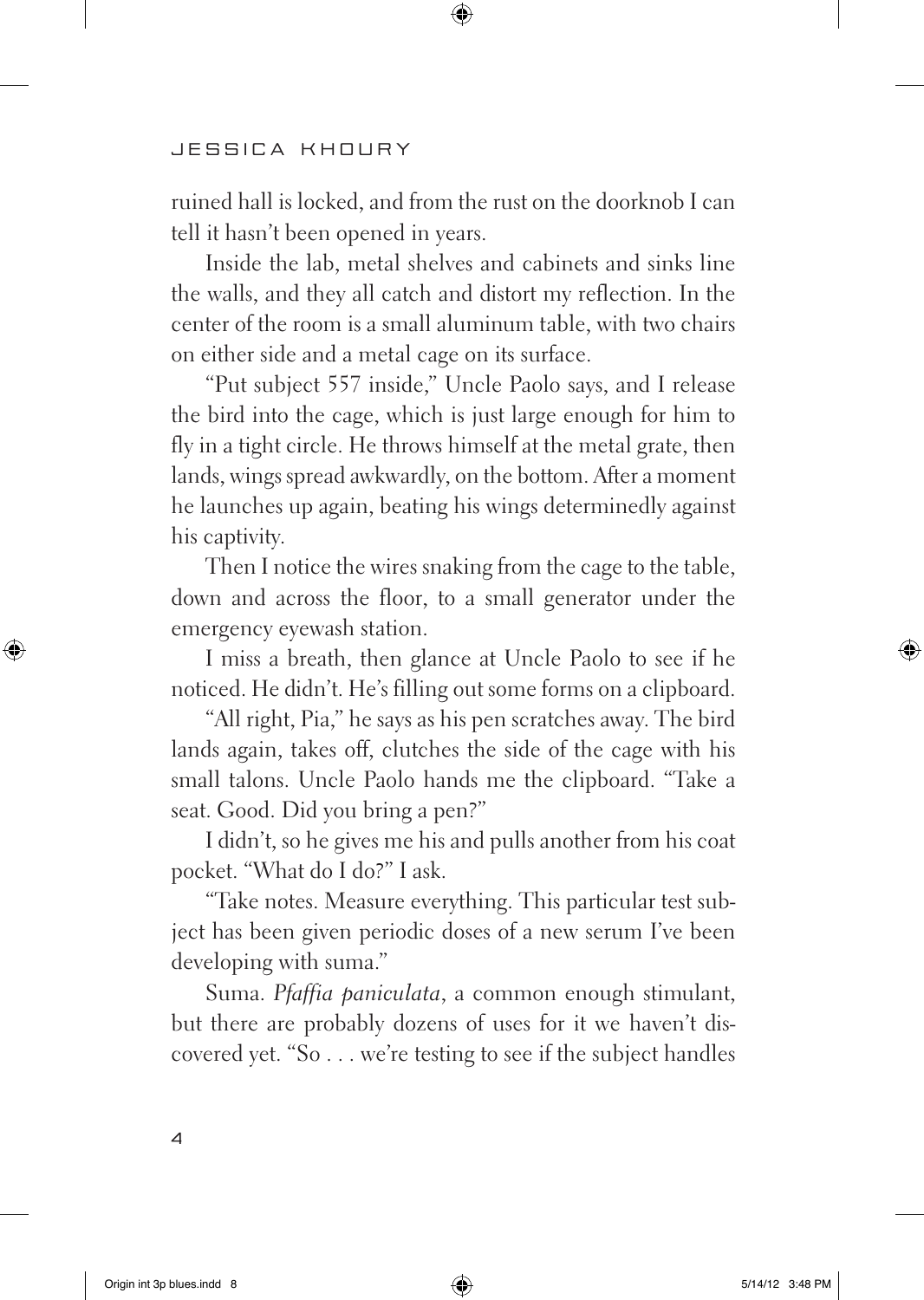the . . . stress of this test better than an untreated control subject."

"Right," he says with a smile. "Excellent, Pia. This serum— I call it E13—should kick in when the bird has exhausted the last of its strength, giving it another few minutes of energy."

I nod in understanding. Such a serum could prove useful in a myriad of medicinal ways.

"No computers today," Uncle Paolo tells me. "No instruments. Just rely on your own faculties. Observe. Record. Later we'll evaluate. You know the process."

"Yes." My eyes flicker to the bird. "I do."

"Sylvia!" Uncle Paolo snaps his fingers at my mother, and she flips a switch on the generator. I feel the electricity before it hits the cage, a low vibration that sizzles through the wires by my feet. The hairs on my arms begin to rise as if the electricity were pumping into *me*.

The cage begins to hum, and the bird shrieks and jerks into the air, only to collide with the metal and get shocked again. I lean forward and watch and *see* the moment the bird realizes he can't land. His pupils constrict, his feathers flare, and he begins wheeling in tight, dizzying loops.

I feel nauseated, but I dare not let Uncle Paolo see. He leans back, hands folded on his own clipboard. He isn't here to observe the sparrow.

He's here to observe me.

I bow my head and force myself to write something down. *Ammodramus aurifrons—yellow-browed sparrow, usually found in less dense areas of the rainforest.* I look up again, watching the bird. Watching Uncle Paolo watching me. I keep every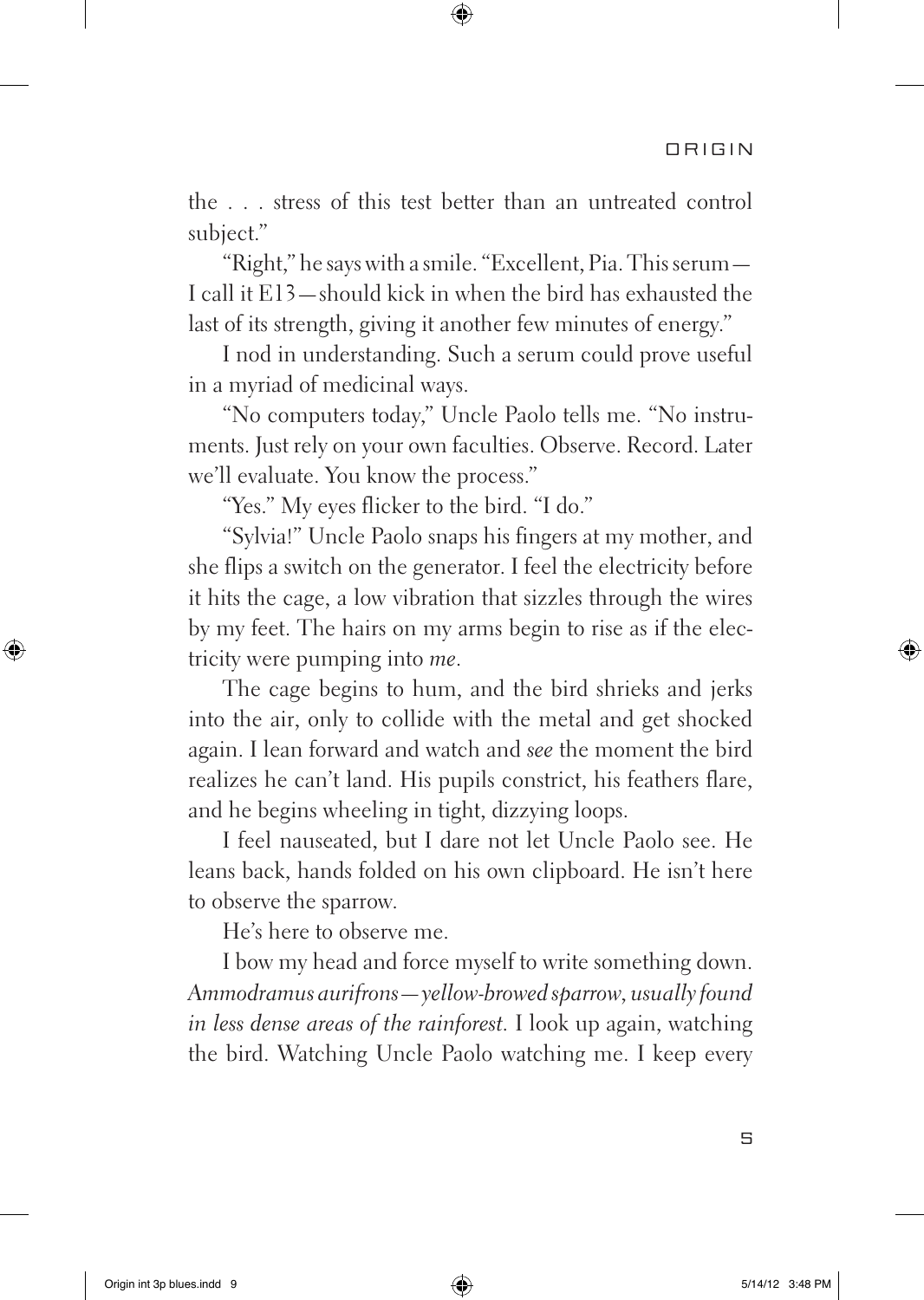muscle in my face perfectly still and draw each breath deliberately, slow and even. I can't let him see me wince, or gasp, or anything that might indicate my emotions are hindering my objectivity. The bird tries to land again, and I hear the snap and sizzle of the electricity. Already weary, the helpless sparrow resumes his frenetic circling.

*In flight for 3.85 minutes*, I jot down. *At 9.2 wing beats per sec =2097.6 beats . . . flight for 2.4 minutes . . .* The numbers are all reflex to me. The scientists like to tease me about it, saying I spend too much time with them. Once I responded, "Who else is there?" They never replied to that.

The sparrow is beginning to make mistakes. His wings grow clumsy, earning him more frequent shocks. At one point he seizes the metal bars in his talons and flattens himself against the side of the cage, tiny body shuddering with electricity.

I know Uncle Paolo's eyes are on me, searching for any sign of weakness. It's all I can do not to wince.

I can't fail this. I *can't*. Of all my studies, the Wickham tests are the most important. They gauge whether I am ready to be a scientist. Whether I'm ready for the secrets of my own existence. Once I prove I'm one of them, my real work can begin: creating others like me. And that is everything. I am the first and only of my kind, and I've been the first and only for sixteen years. Now, there is only one thing I want: someone else who knows. Knows what it is to never bleed. Knows what it is to look ahead and see eternity.

Knows what it is to be surrounded by faces that you love, faces that will one day stop breathing and start to decay while your own will remain frozen outside of time.

None of them know. Not Mother, not Uncle Paolo, not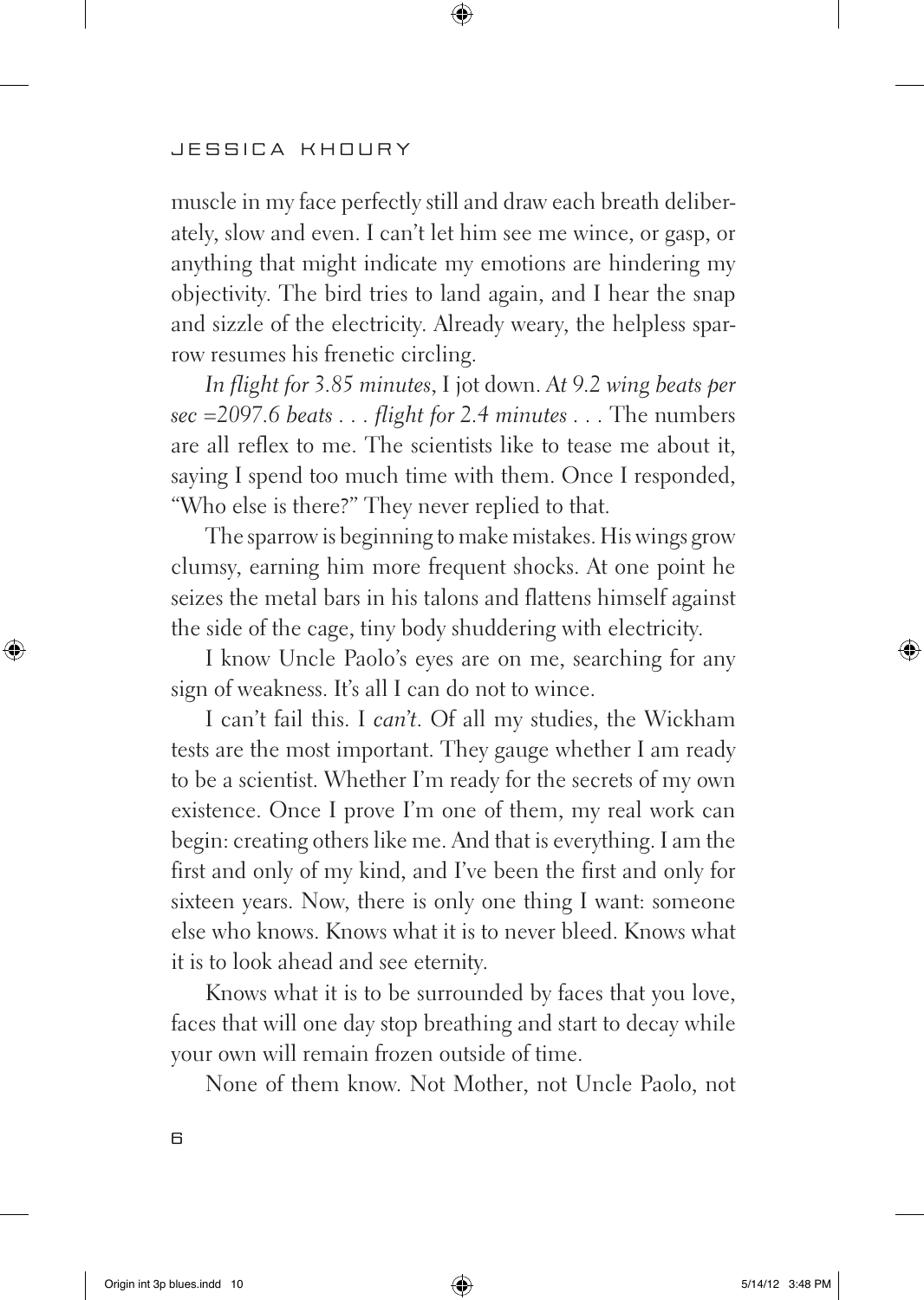any of them. They think they can understand. They think they can empathize or imagine with me. But all they really know is what they can observe, such as how fast I can run or how quickly bruises on my skin can fade. When it comes to the hidden part of me, the inner, untouchable Pia, all they can really know is that I'm different.

They cannot possibly imagine how much.

Suddenly the E13 serum must take effect, because the bird takes off again, circles and wheels, and I note every move, though my hand begins to shake. I see a look of triumph in Uncle Paolo's eyes as the bird beats its wings with double the vigor it had when the test began. One, two, six more minutes, and the serum-induced energy begins to wane. The bird starts to falter again.

I want it to stop, but I can't look to Mother. She'd only side with him, as she always does. Uncle Paolo's pen scratches and scratches. I want to see what he's writing down about me, but I have to concentrate on holding myself together.

The sparrow can't keep it up much longer or his heart will stop. *Surely you won't let it go that far.* I glance at Uncle Paolo's face, but he remains as impassive as ever. The perfect scientist.

"I think . . ." I pause, lick my lips. My mouth is dry. "I think I have enough data."

"The test isn't over, Pia," Uncle Paolo says with a frown.

"Well, it's just that . . . in another minute, his heart will—"

"Pia." My name is severe on his lips, and the wince I've been holding back finally escapes. Uncle Paolo leans forward. "The test is not over. Get your emotions under control, Pia. Keep your eye on the goal, not the steps you must take to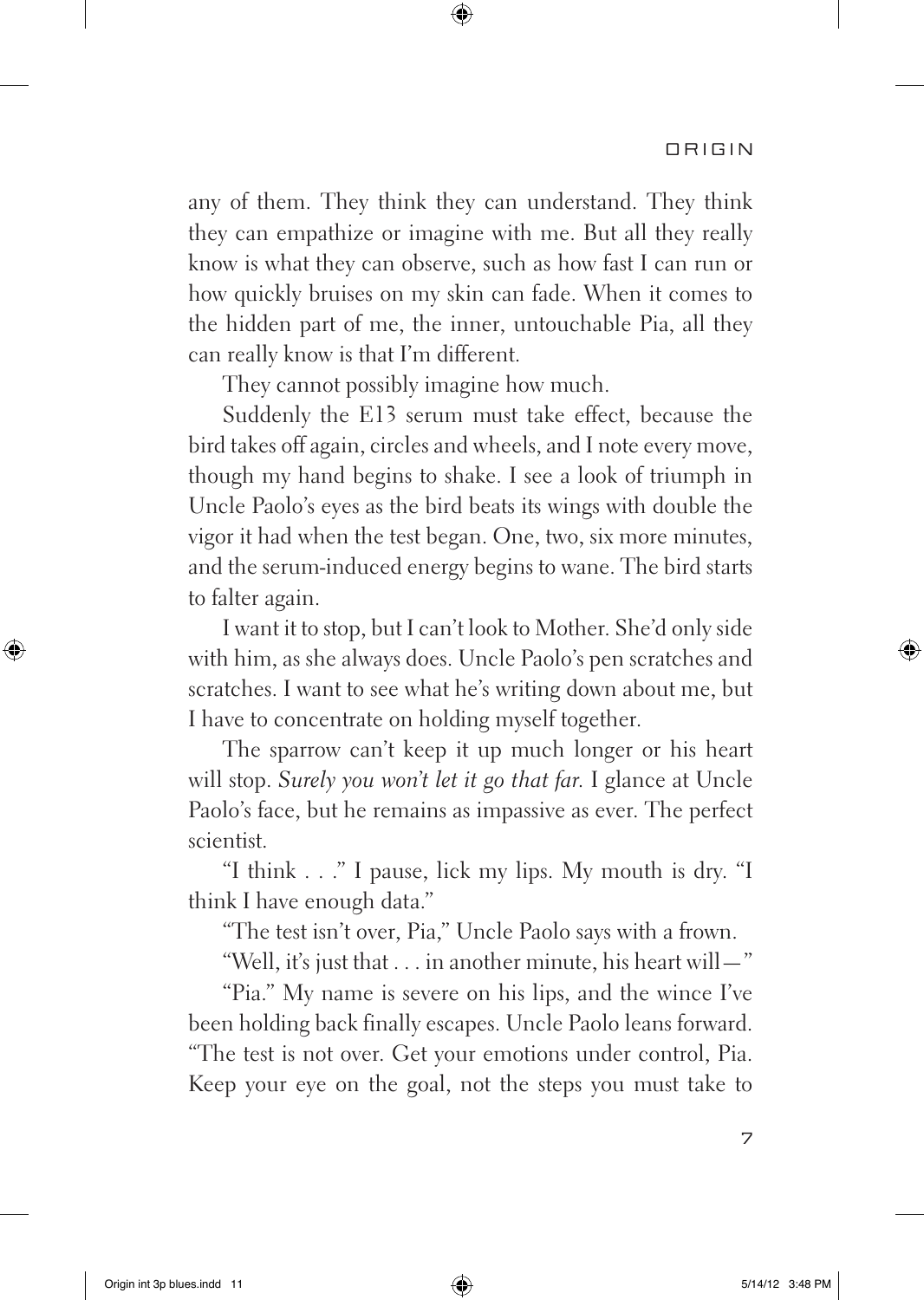reach it. The goal is everything. The steps are nothing. No matter how difficult the journey is, the goal is always worth it."

I open my lips to protest further, but then slowly sit back and relent. *He won't let it go that far. He won't.*

The sparrow lands clumsily, takes off again, seeking not escape now, but rest.

*He won't.*

The bird doesn't stay aloft for more than three seconds before crashing again. He struggles, but can't summon the energy to take off. Instead, he hops raggedly, eyes glazing.

The electricity sizzles and pops.

*Will he?*

My lips part, and I gather my breath—

But finally Uncle Paolo speaks. "Enough. Turn it off, Sylvia."

My mother shuts off the generator, and the bird slumps with relief.

So do I.

Uncle Antonio finds me in my room. I sit cross-legged on my bed, holding the sparrow in my hands. He's too exhausted and traumatized to struggle now, and I stroke his feathers absently as I stare out at the jungle.

Three of my bedroom walls and even the ceiling are made of glass. Since the little house sits on the outskirts of the compound, by the western fence, I have an almost 360-degree view of the rainforest. My room used to be a greenhouse. When I was born the scientists decided to convert it into a bedroom for me, and the rest of the house—botany laboratories—was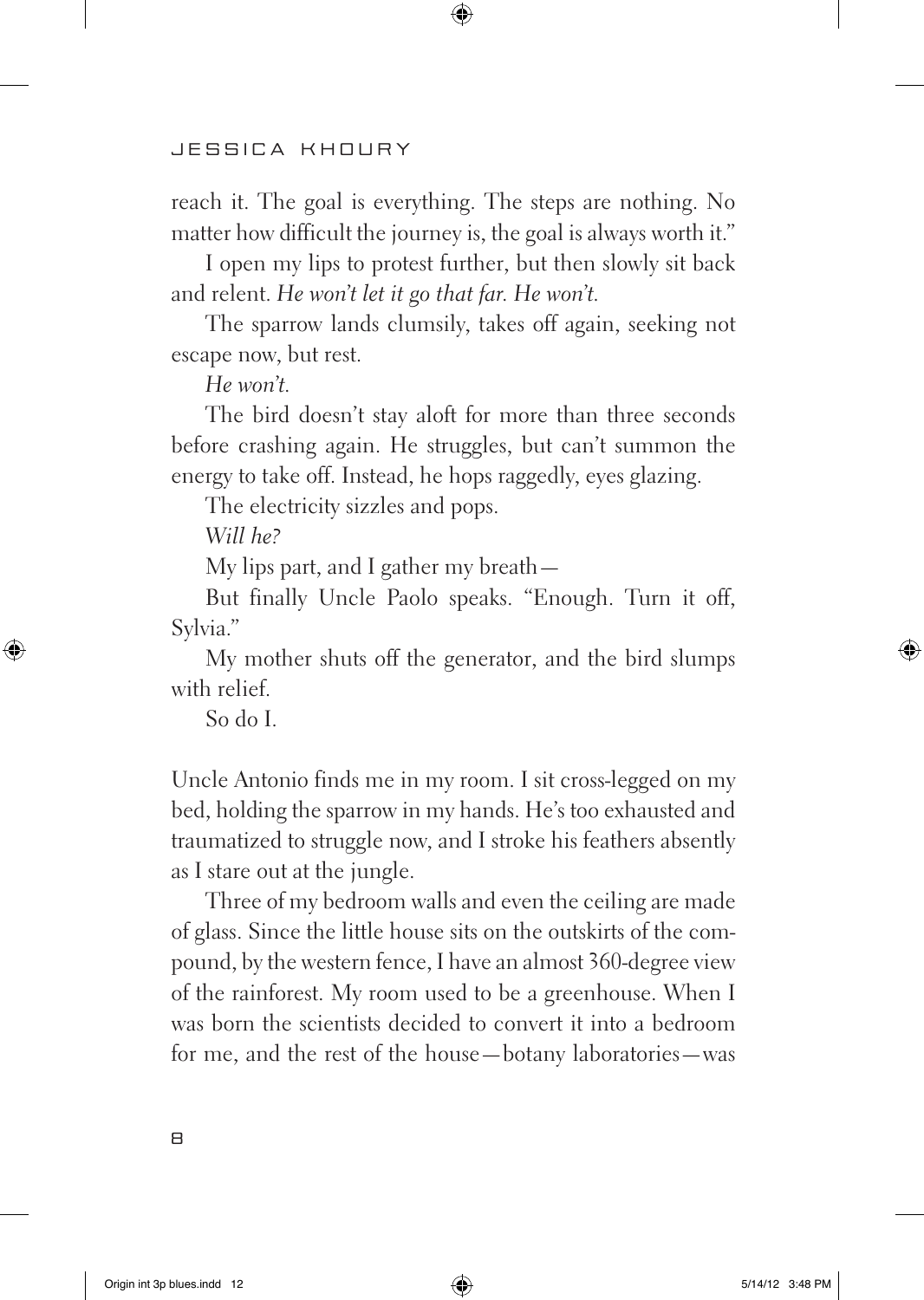renovated into another bedroom and bath, a living room, and a study to accommodate my mother.

They've often discussed replacing the glass of my room with plaster, but I've fought them on it every time, just as I fought to have them remove the cameras that once watched me night and day. I won on both accounts, but barely. Since the glass house sits only yards from the fence and my bedroom faces the forest, I am hidden from the rest of Little Cam but still have a panoramic view of the jungle. It's almost like not having walls at all. I love waking up and seeing the trees overhead. Sometimes I'll sit on my bed for hours, staring out to see what animals will pass by my window.

And sometimes I even imagine what it would be like to stand on the other side of that fence. Looking in, instead of looking out. Being able to run as far as I want.

But that's ridiculous. My world is Little Cam, and even if I were out there in the jungle, I'd have nowhere to go.

Uncle Antonio walks to the glass wall and stands with his back to the jungle, hands in his pockets, and watches me.

Of all my aunts and uncles in Little Cam, Uncle Antonio is my favorite. Unlike everyone else, he never calls me perfect. He calls me "Chipmunk" instead, though I've never seen one, except in zoology books. Neither has he, for that matter. Like me, Uncle Antonio was born in Little Cam.

"I passed," I say to his unspoken question, and his eyes fall to the sparrow cupped in my hands.

"And him?"

"I'm supposed to put him back in the menagerie."

Uncle Antonio's lips are pressed tightly together, hidden in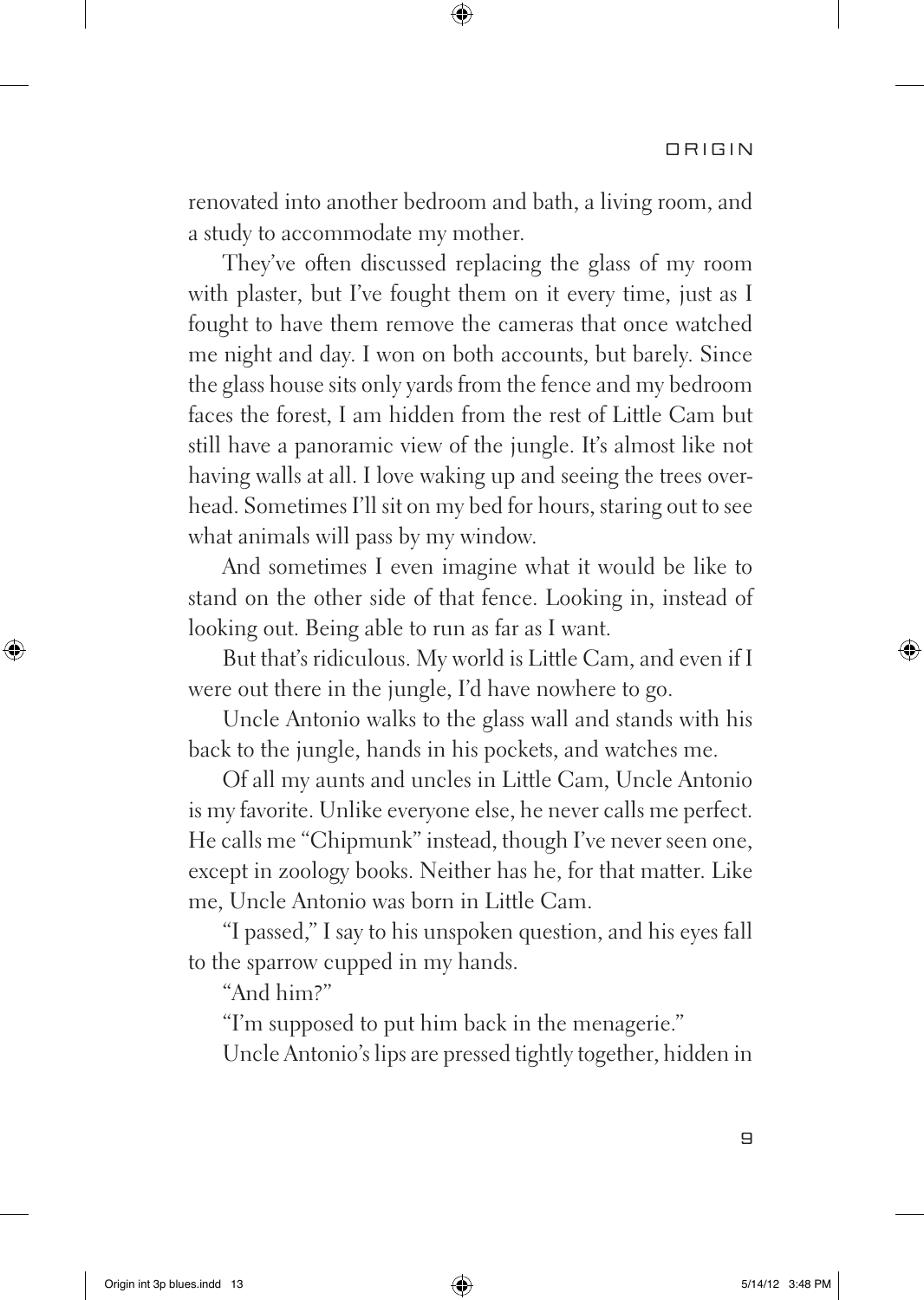the thick growth of his beard. He disapproves highly of these tests, but he never says so. Uncle Paolo calls all the shots in Little Cam, and there's nothing Uncle Antonio can do about that.

"I'll walk with you," he says. I nod, glad for his company.

We leave the glass house and make our way to the menagerie. Ten rows of horizontal bars, webbed in between with electrically charged chain link, surround the glass house and the rest of the research compound we call Little Cam, where we're hidden beneath the rainforest canopy like ants in a patch of grass, safe and secret. There are thirteen buildings here. Some are laboratories, some are dormitories, and one is the social center, where the gymnasium, pool, lounge, and dining hall are. Twenty-four scientists, a dozen guards, and several maids, maintenance men, cooks, and lab assistants make up the population of Little Cam. I'm the reason they're all here, and I'm the reason no one can know this place exists.

"How many more tests do you think I have to pass before I'm ready?" I ask.

Uncle Antonio shrugs. "Not something Paolo discusses with me. Why? Are you in a hurry? Of all people, I'd think you'd be the last one in a hurry."

*Because you've only got forever*, I know he must be thinking. I look up at him, wondering—not for the first time—what it must be like to know that one day you could suddenly just *end*.

Uncle Antonio scratches his beard, which is thick and curly and makes him look like a woolly monkey. "What did he say? After it was over?"

"What he always says. That I was perfect and that I passed."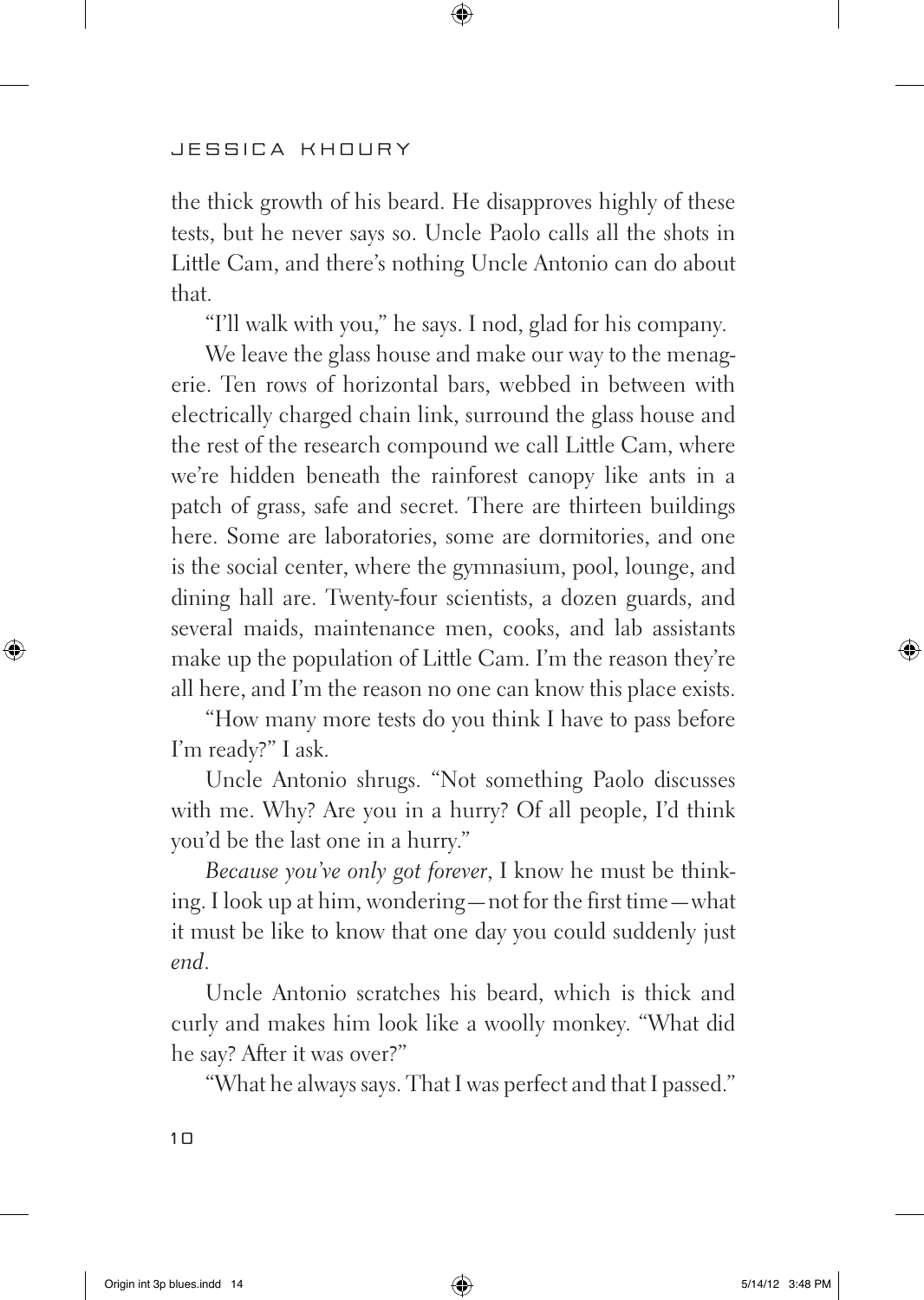"Perfect," he snorts.

"What? You don't think I'm perfect?" I can't resist, because he gets so riled whenever I bring it up. "I can run up to thirty miles without stopping. I can jump six feet in the air. There is not a material in this world sharp enough to pierce my skin. I cannot drown or suffocate. I am immune to every illness known to man. I have a perfect memory. My senses are more acute than anyone else's. My reflexes rival those of a cat. I will never grow old"—my voice falls, all smugness gone—"and I will never die."

"Perfect is," Uncle Antonio whispers, "as perfect does, Pia."

I almost laugh at him for sounding cliché, but his eyes are so solemn I stay quiet.

"Anyway," he says, "if you're so perfect, Chipmunk, why does he keep testing you?"

"That's not fair and you know it."

"Did you ever consider . . ." He stops, shakes his head.

"What? Consider what?"

His eyes flicker over his shoulder before he answers. "You know. *Not* passing."

"Failing on purpose? Why? Just so I don't have to take any more tests?"

He spreads his hands as if to say, *Exactly*.

"*Because*, Uncle Antonio, then I'd never be allowed to join the Immortis team. I'd never know how they made me the way I am." *And I'd never be able to help make others like me.* "You know as well as I that I'll never learn the secret of Immortis until I'm part of the team. That is"—I give him an encouraging smile—"unless you want to tell it to me?"

Uncle Antonio sighs. "Pia, don't."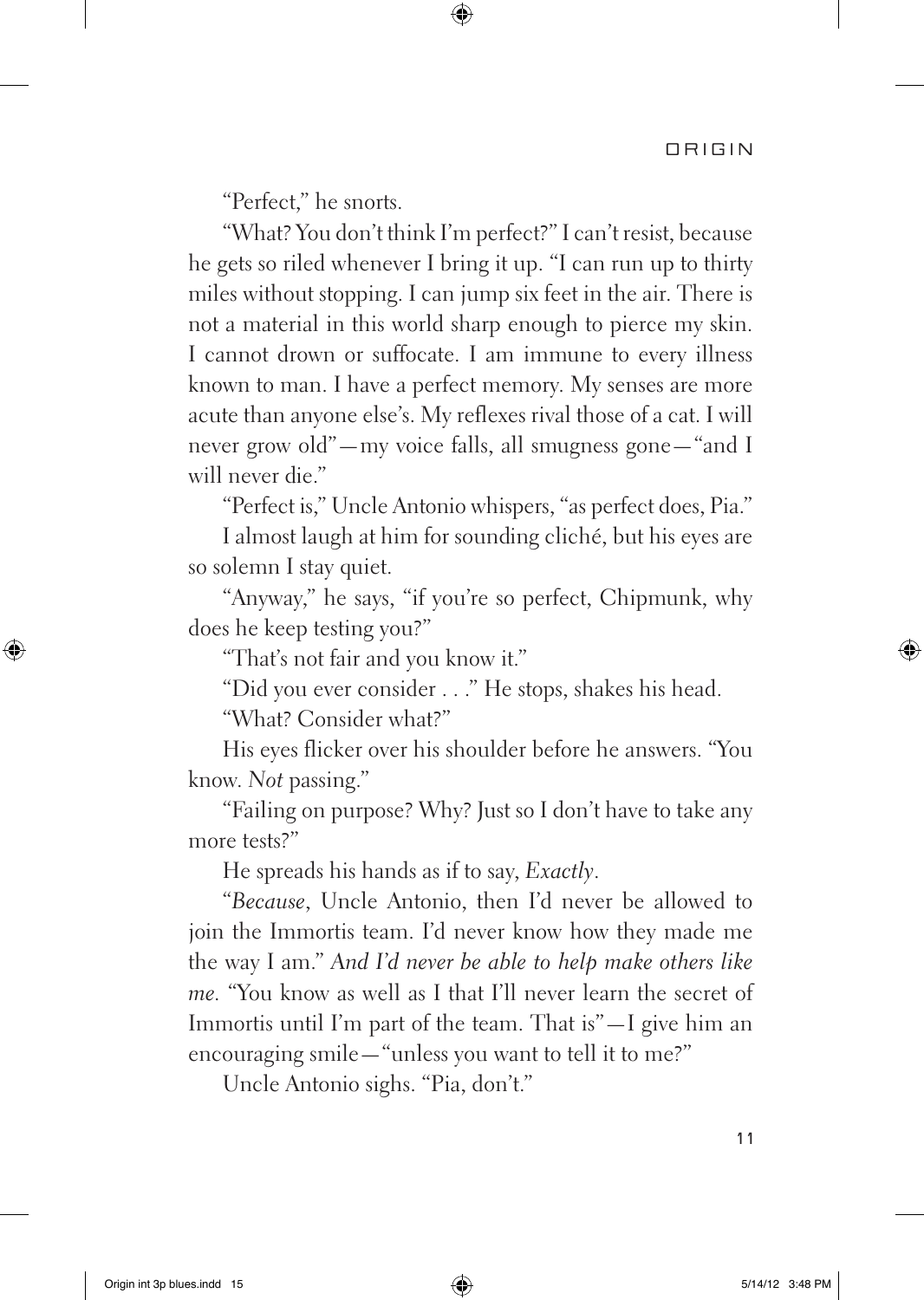### **JESSICA KHOURY**

"Come on. Tell me. I know all about the elysia flower . . . but what about the catalyst? How do they make Immortis?"

"You know I won't tell you anything, so stop asking."

I watch him closely, but he can be as impassive as Uncle Paolo when it suits him. A moment later we reach the menagerie, but instead of going inside, I stand and stare at the door.

"What's the matter?" asks Uncle Antonio.

I look down at the sparrow. His wings are splayed over my palms and his head is abnormally still. I feel the beat of his tiny heart in my palm, so faint it's hardly there at all.

In this moment, I suddenly find myself not caring about being the perfect, obedient scientist. It's an irrational whim, and I'll probably regret it in less than a minute, but I open my hands until they're flat, lift the sparrow up, and gently thrust him into the air. Surprised and disoriented, he drops a full foot before spreading his wings. Then he hurls himself skyward, climbing high above the roof of the menagerie to disappear into the darkening sky.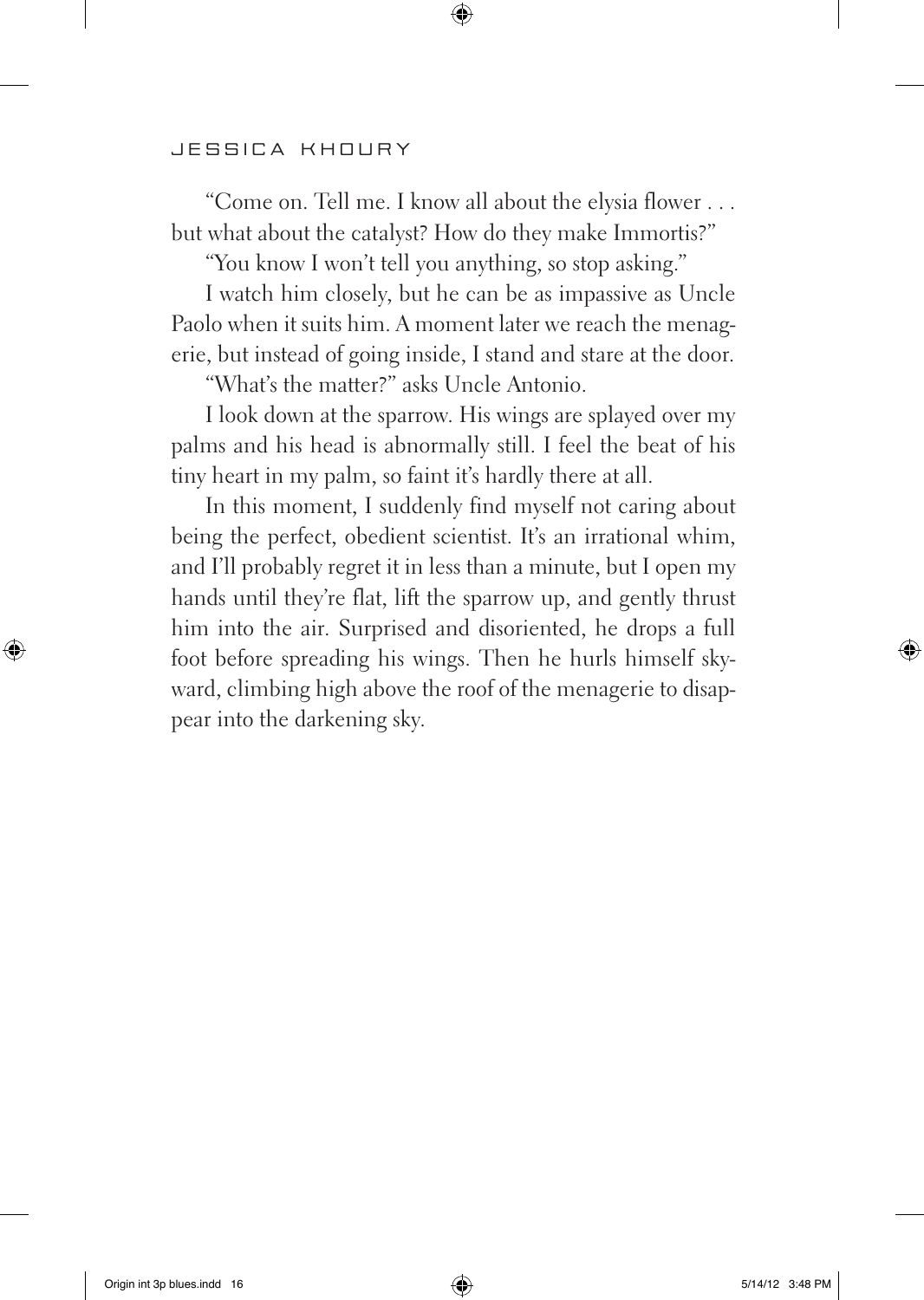# **two**

I wake the next morning to thunder.

Above me, the branches of the trees shudder in a strong wind, and every few seconds lightning flares over them, like hot white branches of some larger, celestial tree. The thunder is so deep I feel it in my ribcage.

For a moment, I just lie in bed and stare. I love thunderstorms. I love the raw, unpredictable power shattering the air, shaking the jungle, searing the boundary between earth and sky. The lightning fills my room with bursts of light, making my pale skin seem even whiter. Outside, the vines of lianas in the trees thrash like snakes.

After several minutes, I drag myself from bed and yawn my way into the bathroom. As I brush my teeth, the lights above my mirror flicker. The storm must be interfering with the power, but I ignore it. It seems like every other thunderstorm that rolls overhead knocks the power out for fifteen minutes or so, before Clarence gets the backup generators running.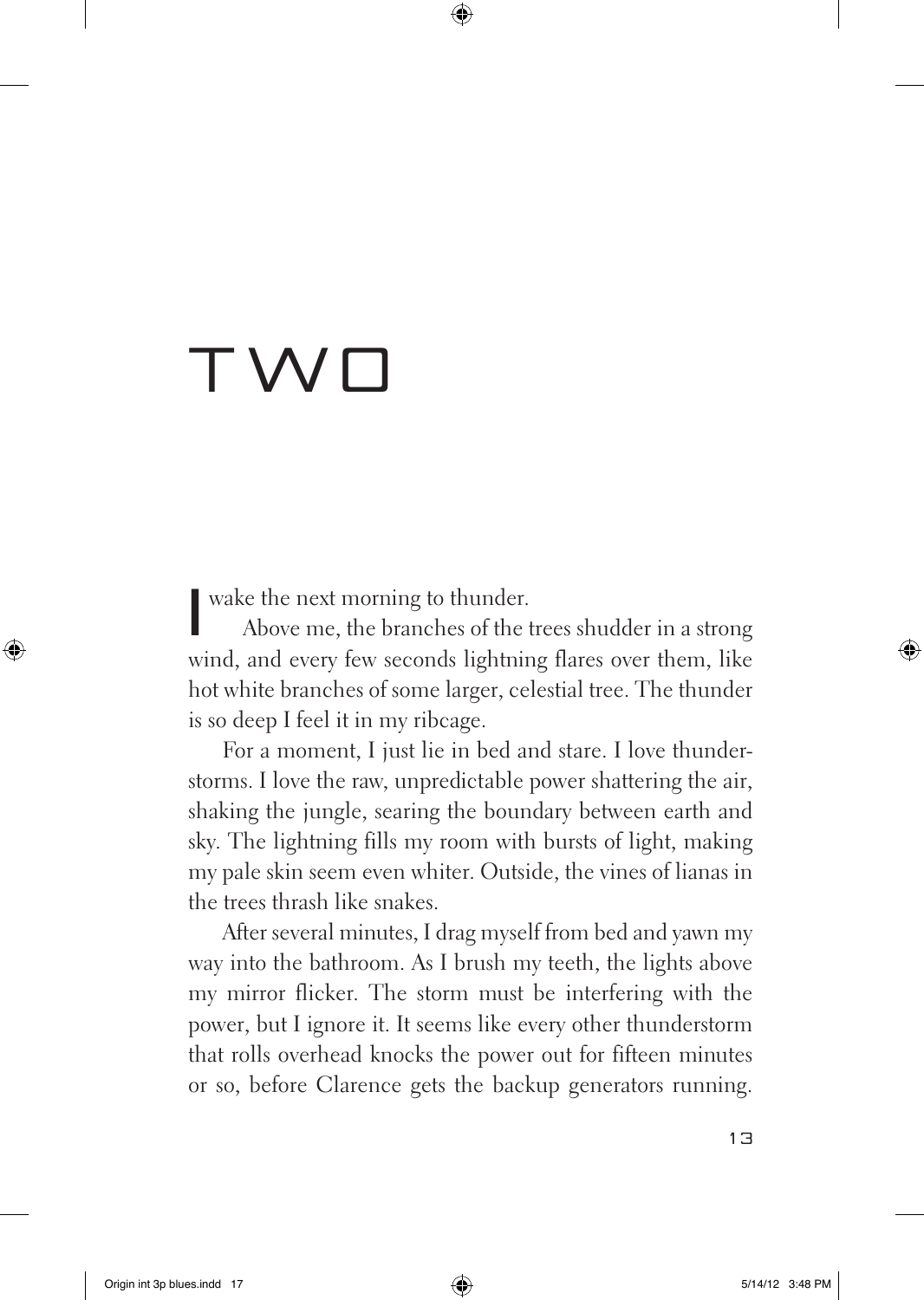### **JESSICA KHOURY**

There's a flashlight in my sock drawer just in case, but it's light enough outside that I won't need it.

After showering and dressing, I jog to the dining hall and snag a bagel and a banana from the kitchen. It's not raining yet, but judging by the thickness of the clouds, it won't be long off. I clamp the bagel between my teeth as I peel the banana and head for the gym. There's time for a couple of miles on the treadmill before my lessons with Uncle Antonio.

Uncle Antonio's main job is my education. We alternate subjects every day, according to a curriculum Uncle Paolo writes out. Yesterday, after the Wickham test, was mathematics (we studied combinatorics—easy). Today is microbiology. Tomorrow could be botany, biomedics, zoology, genetics, or any of the various fields represented by the residents of Little Cam. Uncle Antonio really only tutors me half of the time. The rest of my studies are done under the scientists themselves, with Uncle Antonio monitoring my progress and reporting it to Uncle Paolo at the end of each week.

The gym is empty when I arrive. As I run, the slap of my sneakers and the hum of the treadmill echoing in the deserted room, I try not to think about yesterday's experiment. Mother told me after the last Wickham test that the best thing to do is just to move on. Force the mind to look forward and not backward.

To keep my mind from slipping into the past, I mentally run through the day's schedule. *Two hours with Uncle Antonio. Lunch. Five more hours of studying. Dinner. Painting with Uncle Smithy. Run a few more miles. Swim. Read. Sleep.*

It's a wonder I fit everything in, but even if I had free time, Uncle Paolo would be sure to fill it in with something.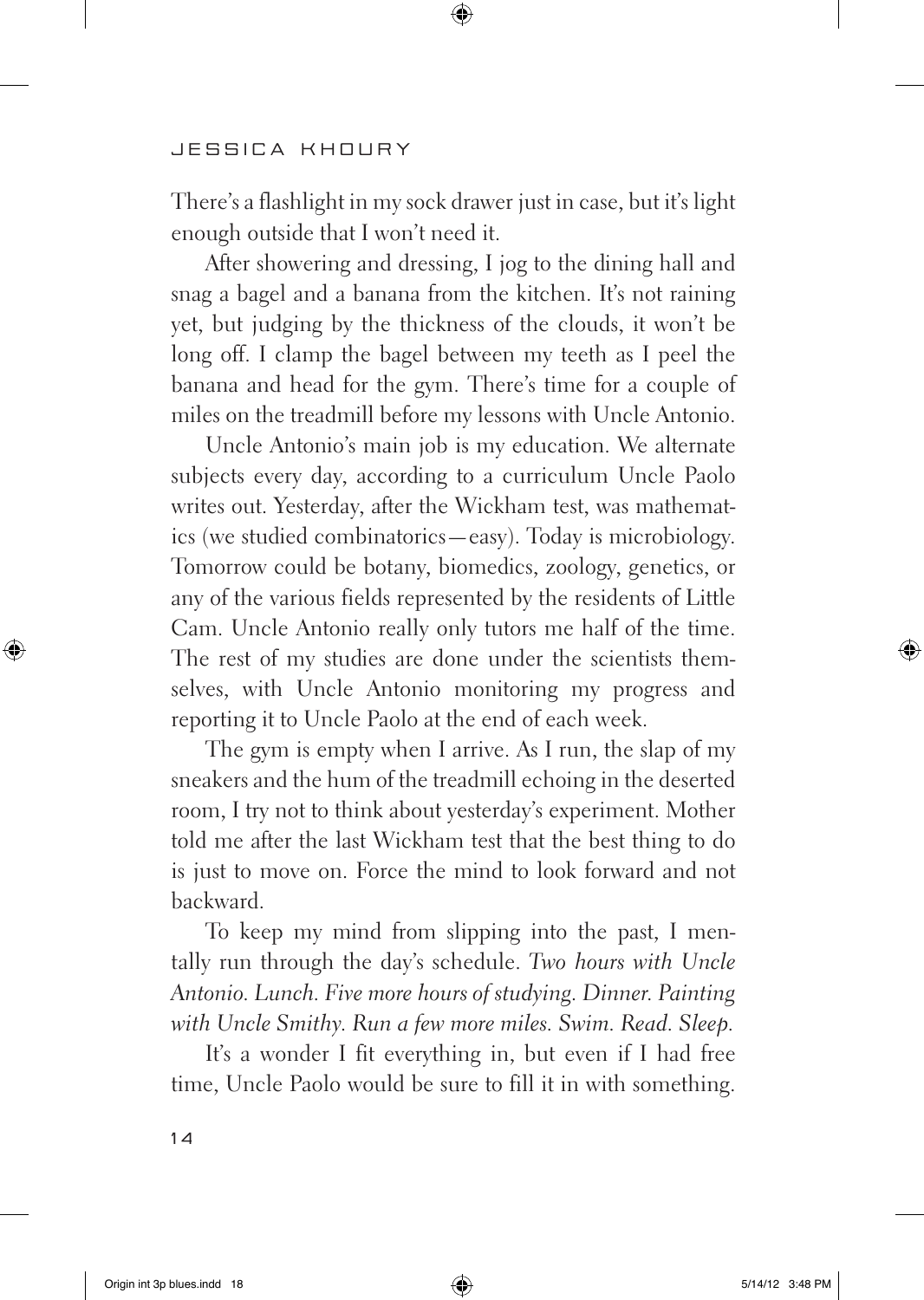He says the mind is a muscle like any other, and letting it sit unused will make it weak and slow. There's plenty to do in Little Cam. There's the gym, the pool, the library filled with science and math books, the lounge with games like chess and backgammon. There's usually some kind of interesting experiment being conducted in one lab or another, and the scientists always let me drop in and watch or even help. And there's the menagerie of animals that are constantly in need of feeding, grooming, exercise, and attention.

The lights flicker again, and the belt of the treadmill jerks. Anticipating it, I slow down, then speed up once the electricity settles again and the belt resumes its steady roll.

I glance at the screen on the treadmill. Twelve miles. Not bad for half an hour, though I usually go faster. I hit the stop button, and, instead of waiting for the belt to slow, I vault over the handrail and land lightly on the tile floor. I wipe away the few beads of sweat that are on my brow and head outside. Rain begins to fall as I jog to my room, but I make it indoors before my clothes get soaked.

As I wait for Uncle Antonio, I start pruning my orchids. I have ten different species of them, each one specially cultivated for me by Uncle Paolo, who likes to dabble in botany in his spare time. One of the species, which he named *Epidendrum aureus*, is genetically manipulated to be the only one of its kind.

"Completely unique, just like you," he told me when he gave it to me, three years ago. "And see? I've specially designed it to have those flecks of gold. It almost looks like elysia."

That is the Uncle Paolo I know best. The detached scientist who sticks birds in electric cages is a rare side of Uncle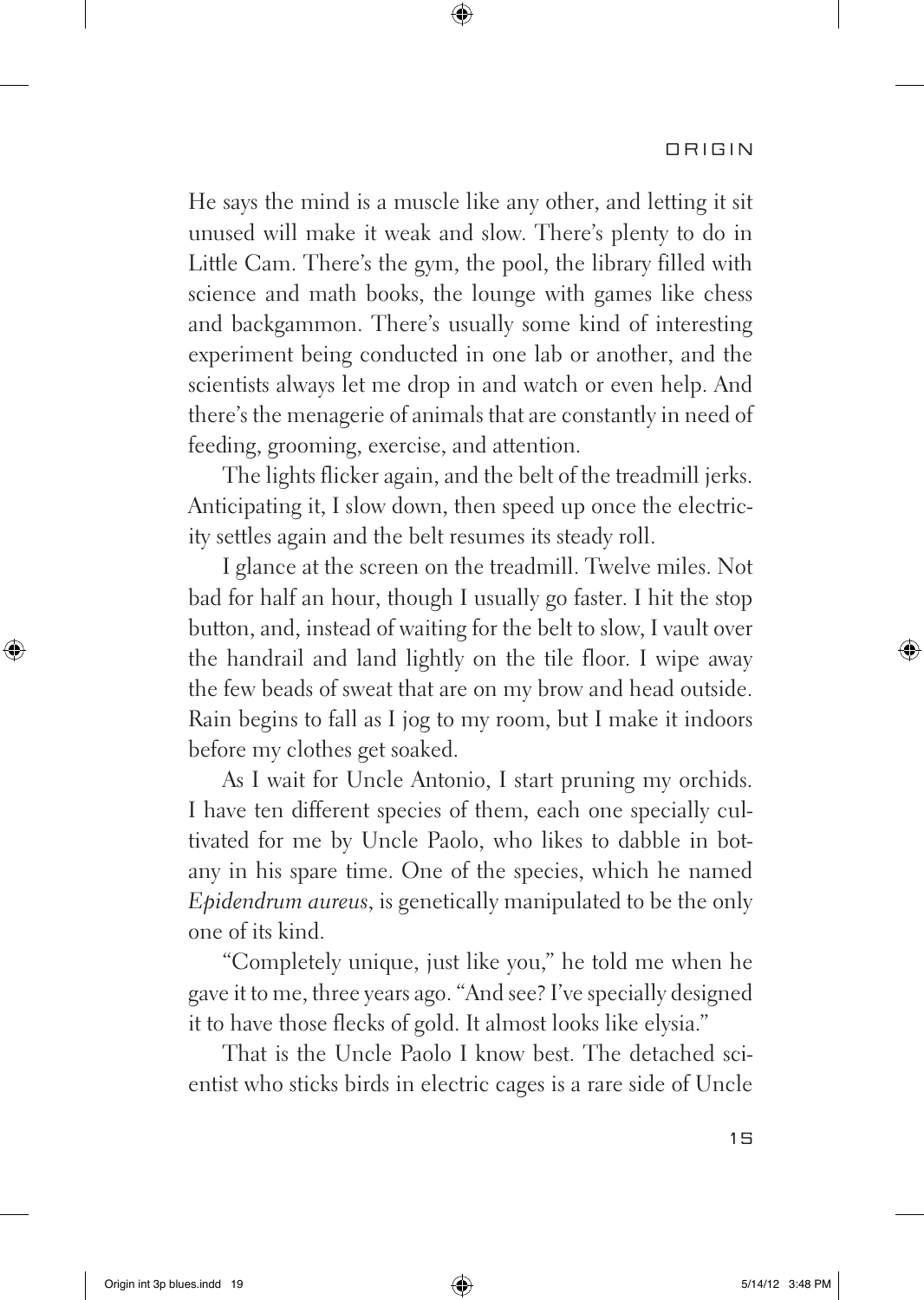### **JESSICA KHOURY**

Paolo that I admire for its cool reason and objectivity, but I'm glad he's not always that way.

Outside, the clouds are disintegrating, and no more thunder pounds at the glass around me. The storm is over. Thin tendrils of sunlight creep through the trees as if embarrassed for having been so long absent.

It's time to meet Uncle Antonio for lessons. I quickly spray the orchids with a diluted formula of potassium, calcium, and nitrogen, then grab my bag of textbooks and head down the hall, twisting my hair into a ponytail as I walk. It's smooth as water in my hands. I have my mother's dark, straight hair, though she cuts hers short. I pause at the kitchen and grab the molding around the doorway, letting myself swing into the room. Mother is sitting at the kitchen table, doing sums.

"I'm going to meet with Uncle Antonio."

She looks up. There is a brief moment in which anger flashes across her face before her features smooth silkily back into her accustomed composure. I ignore the anger; she always does that when I interrupt her. "Don't forget you have your monthly MRI with Paolo this afternoon."

I tilt my head to the side and frown at her. "Forget? Me?" She might forget, or Uncle Antonio. But not me. Never me.

"Yes," she says, her eyes scanning me from head to toe. "That's right. You're *perfect*."

As I wave to her and head for the front door, I feel a sudden coldness in the bridge of my nose, right between my eyes. Of everyone in Little Cam, my mother is the only one who never smiles when she says that.

•••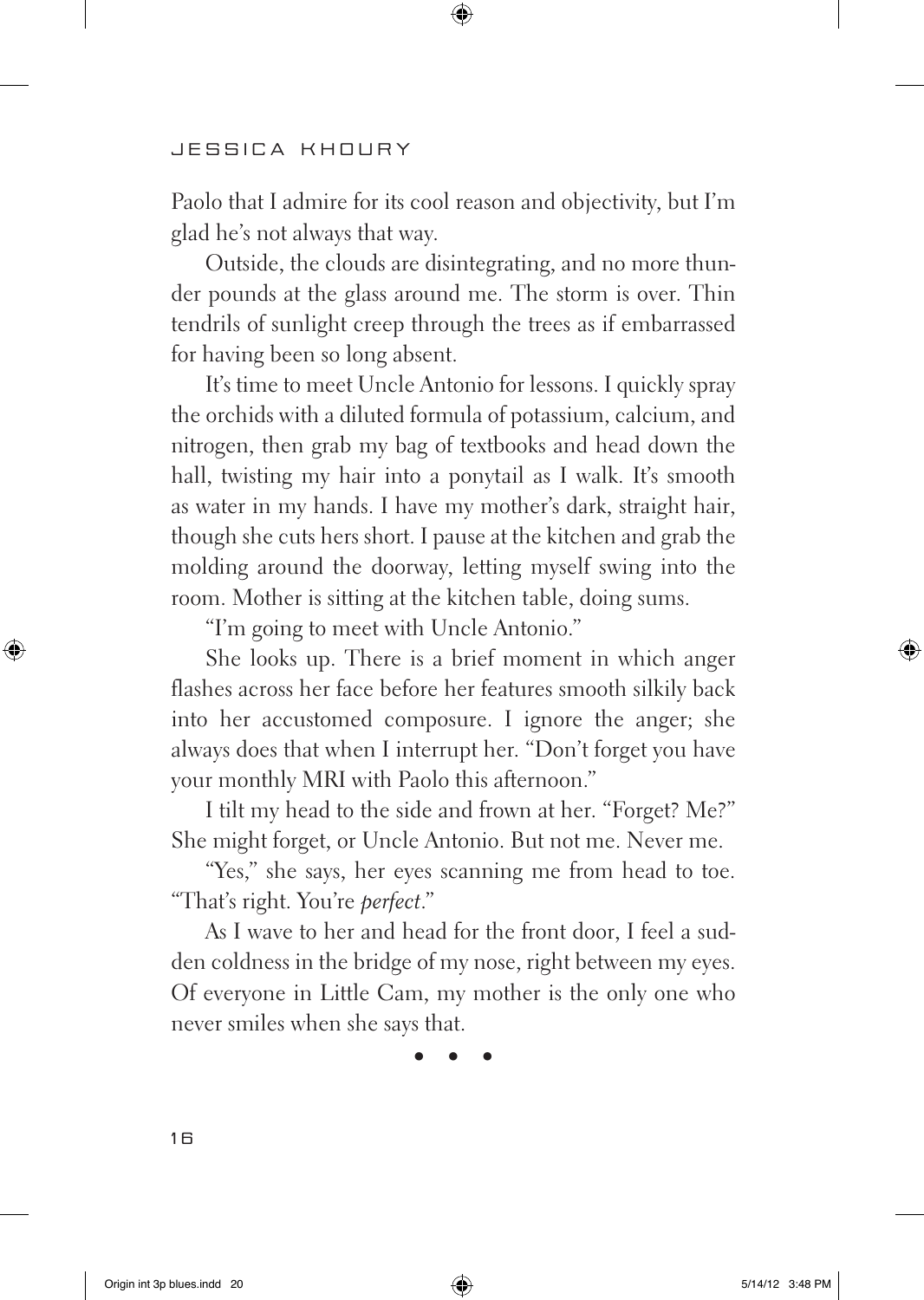Later, after my lessons and MRI—which showed nothing new—I am sitting in the menagerie, brushing Alai, when the alarms go off. Alai is a two-hundred-pound jaguar that Uncle Paolo gave me for my ninth birthday, when Alai was just a cub. He hates everyone in Little Cam except me, Uncle Antonio, and the cook, Jacques, who brings Alai cookies every morning. Alai is mad about cookies.

The alarms blare in two short bursts. Behind me, the monkeys start screaming in response. They like to think they run the menagerie, but I won't have any of it.

"Oh, shut up, you dummies," I say, rising from the ground and turning to shake Alai's brush at them. The Grouch, a huge orange howler monkey, stares straight at me and lets out an obnoxious roar. The howlers used to scare me when I was little, but now I just roll my eyes at them.

"Come on, Alai!" I say, heading for the door. The menagerie is a long, low cement building with dirt floors and wide picture windows in every cage. Most of the animals are there for experimentation—which means we have several immortal residents—but Alai is not allowed to be used for any tests. He is completely mine.

After pulling the heavy metal door shut behind me, I start running. Alai lopes at my heels, his huge paws all but silent on the path. I have to circle most of Little Cam before I finally reach the gate. My heart is racing, not because of the run, but from excitement. Two alarms means the supply truck is here.

We only get a delivery every few months, so it's always a special occasion when one arrives. Uncle Timothy, a huge, muscular man with skin as dark as obsidian, is in charge of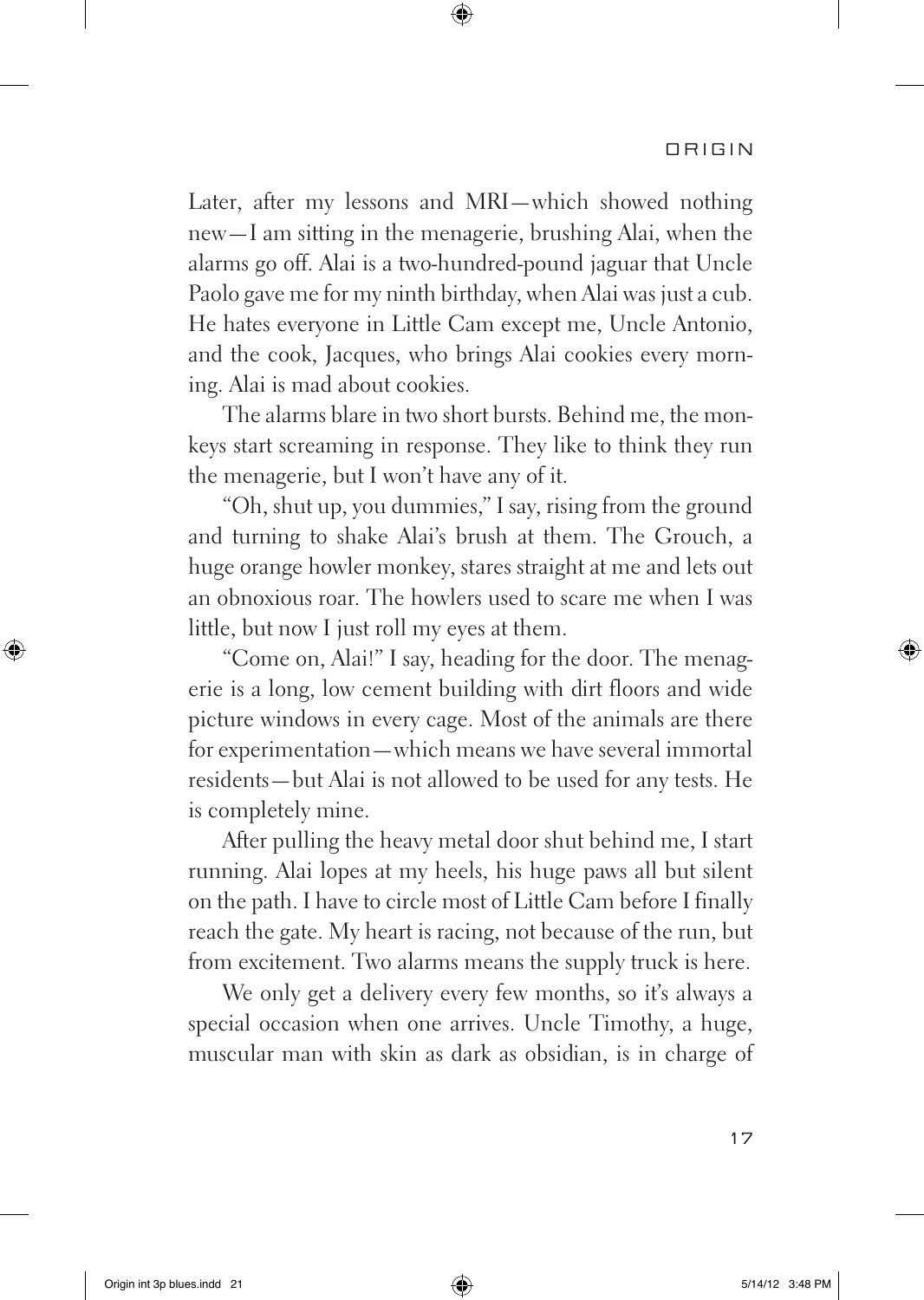making the trek through the jungle to the Little Mississip, the nearest river to Little Cam. I don't know what comes after the Little Mississip, but it must be a long journey since every supply run takes him nearly two months. Once I asked Uncle Paolo to show me a map of Uncle Timothy's route, but he told me to never ask him or anyone else that question again.

The gate is the only entrance or exit from our compound, and now it is swinging open on mechanical tracks to admit the trucks. There are three of them, huge, growling, angry things with canvas tops and wheels drenched with mud. Belching and rattling, they pull into the wide dirt drive in front of the dining hall and shudder to a stop. Uncle Timothy jumps out of the lead truck, his bald head glistening with sweat. He has a handkerchief tied around his mouth and nose, and as I come running up, he pulls it down and smiles. He has the whitest teeth of anyone I know.

"Hey, little miss! Come give your Uncle T a hug, yeah?" He spreads his arms, but I wrinkle my nose and dodge aside. He smells like the Grouch.

"You're disgusting! What did you bring? Where did you go?" I race around to the back of his truck and climb onto the high bumper so I can peer inside. "Did you trade with some natives?" Ever since I first heard of the jungle dwellers whom Uncle Timothy calls the "natives," I've been fascinated by the possibility of seeing one. I've not had the chance yet, since he usually goes to their villages whenever he needs to trade for fresh fruit. Often the scientists go with him to ask the natives how they use certain plants for medicine.

"Get down from there, Pia!" calls my mother. She and a crowd of people are gathering around the trucks, and everyone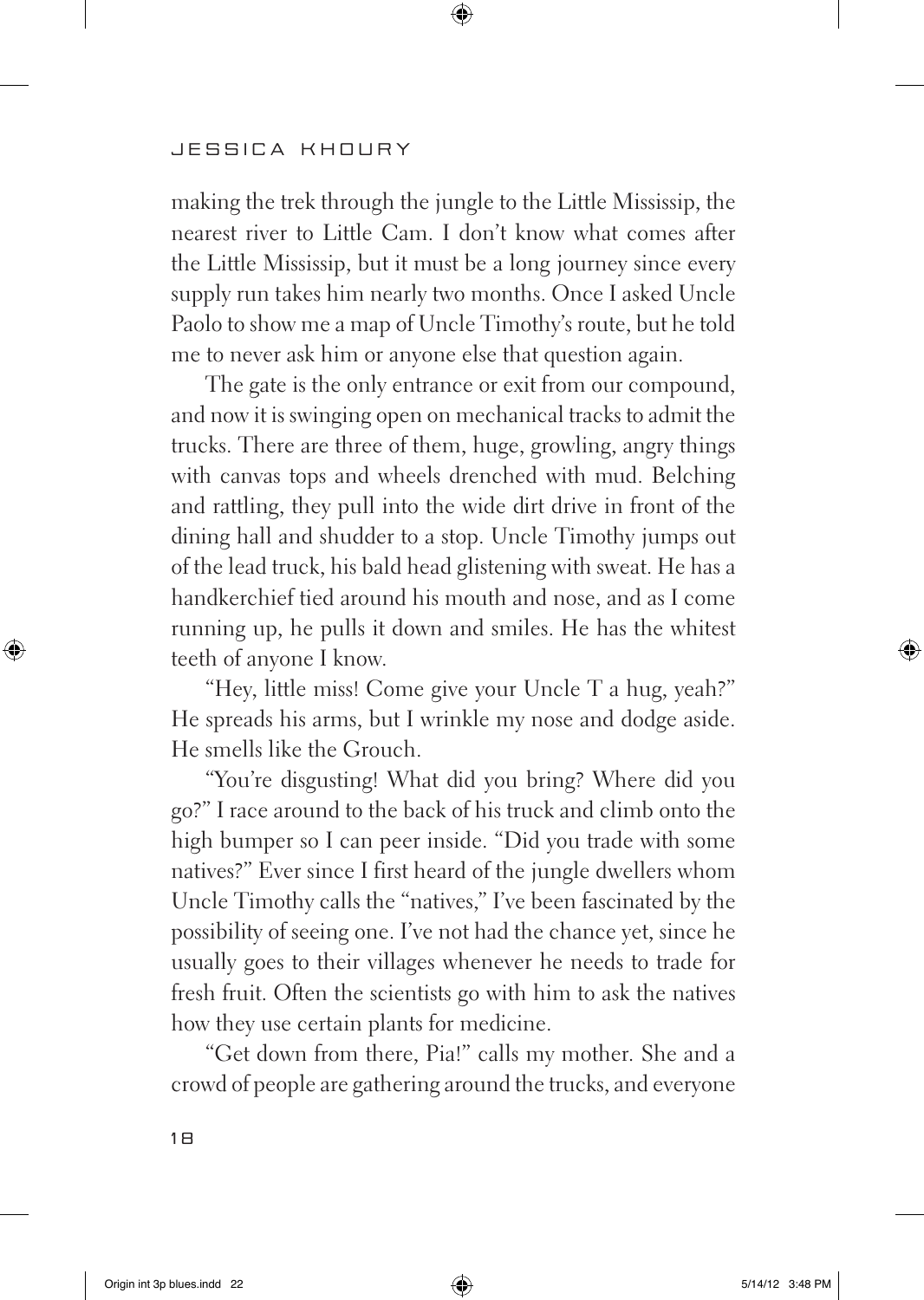looks excited, since delivery days are our only contact with the outside world.

I eye the boxes and crates eagerly, wondering what they hold. I start to reach for something with the word *Skittles* across it, with a picture of a rainbow and what look like pieces of candy, when suddenly someone pops up from behind the crate. Startled, I jump backward and land on the ground beside Alai.

It's a woman. She's squinting and yawning as if she just woke up, and her rumpled clothes suggest that she just did.

"Oh, hi," she says with a sleepy smile. "Is this Little Cam, then?" Her accent is clipped in a way I've never heard before. Her hair is as shockingly orange as a howler monkey's, and it frizzes out in every direction.

"This is Little Cam," I reply warily. "Who are you?"

"Dr. Fields!" says a voice, and I turn to see Uncle Paolo striding toward us. "Welcome! So good to meet you!" He helps her down. She's very tall and thin, and her white shirt is stained with brown spots.

She must have seen me staring, because she laughs and pulls at her shirt. "Coffee," she explains. "I must have drunk a gallon of it in Manaus and another pint on the Little Mississip. What a name for a river! Who's the Yank responsible for that one?"

Suddenly everyone grows silent.

"Where's Manaus?" I ask.

She stares at me with a funny smile. "What do you mean, 'Where's Manaus?' You *have* to go through Manaus if you want to get anywhere in this jungle—"

"Dr. Fields," interrupts Uncle Paolo. "I'm sure you must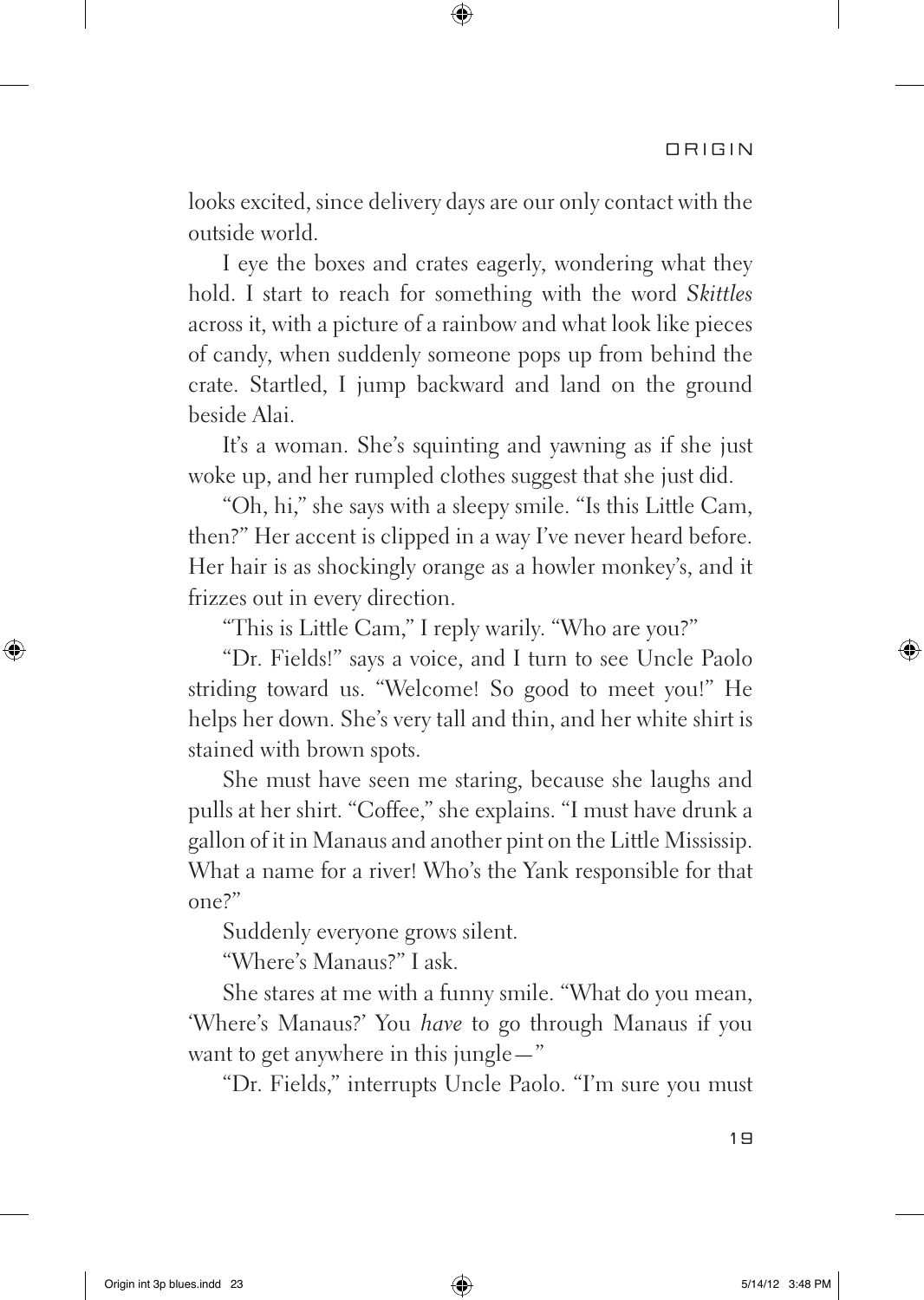be exhausted. Come inside, we'll get you something to eat and show you to your room."

"Sounds brilliant. Whoop! Wait just a tick—" She clambers onto the truck and bends over the tailgate, rooting around for something inside. I notice Uncle Paolo, Uncle Antonio, and a few other uncles observing how her rear bobs up and down while she searches. I scowl, not too sure about this *Dr. Fields* woman. No one told *me* she was coming.

"Ah! Got it!" She holds up a large metal canteen as if it were a cure for cancer she'd just discovered. "My coffee!"

"Excellent, excellent," says Uncle Paolo. He offers her a hand down, but she ignores it and jumps clumsily, nearly breaking her ankle when she lands.

"Whoop!" she hollers. "I'm such a klutz! Ha! Oh, great Scott, a jaguar! Hello, beautiful!" She bends down and makes a kissy noise at Alai. I wait for him to growl and snap like he does with everyone else, but instead he pads right up to her and starts purring as she scratches his ears. Finally she declares she's ready for dinner and some hot coffee, and, chattering all the way, she leads a cluster of men into the dining hall. Each of them is shoving the others to extend a handshake and their names. They disappear inside, leaving the crowd around the trucks much smaller in number. Alai rubs against my leg, still purring.

"Traitor," I hiss. With a yawn, he flops onto the ground and starts licking his paws.

"What a dope," I say to Uncle Antonio. "Who invited her, anyway?"

"What's your problem, Chipmunk? She seems nice." He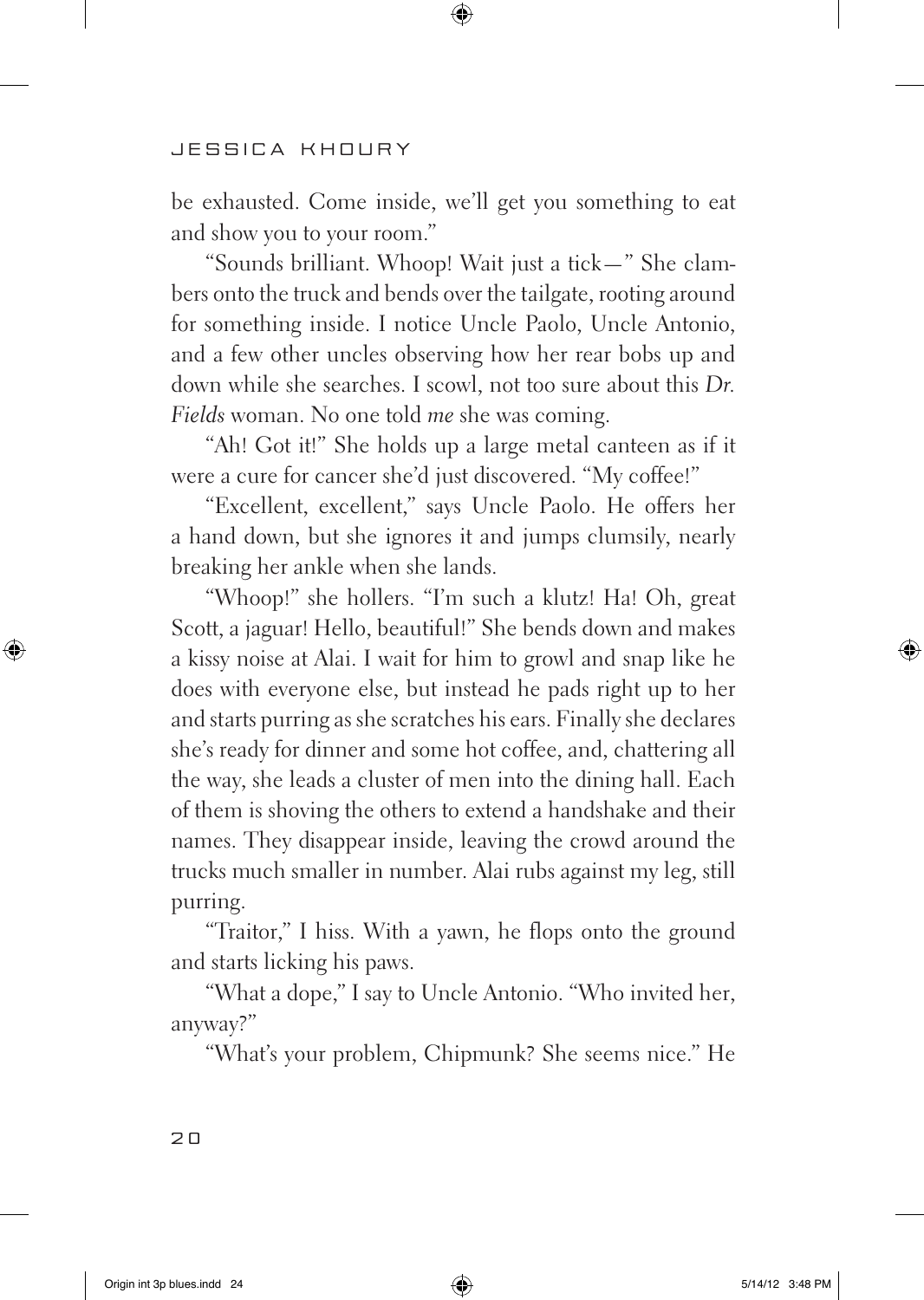stares at the dining hall wistfully, and I sigh. At least he hadn't joined the welcoming committee.

As if in direct response to my relief, he adds, "I better see if she needs help with her luggage." And off he goes.

"What about the supplies?" I yell. "Who's gonna unload those? Me?" I point at the trucks, but he ignores me. Uncle Timothy comes over and slaps me on the shoulder, laughing.

"Looks like our new ginger's got plenty of help, eh, Pia? She's a nutter, that one, and she talks enough to make a sloth want to run the other way."

"Who is she?"

"Dr. Harriet Fields, a biomedical engineer. Come to replace Smithers, I think."

"Uncle Smithy's leaving?" The ancient, white-haired scientist has been in Little Cam longer than anyone else. Some say he was here when the Accident happened, thirty years ago. Besides being a biomedical engineer, he's a painter, and he always keeps a brush close at hand.

"It's what I heard." Uncle Timothy shrugs. "So, did I hear you volunteering to unload everything? Sounds great, I'm bushed."

I don't rise to the bait. I'm too disturbed by this new biomedical engineer. It's been years since someone new has come to Little Cam. The last new arrival was Clarence, the janitor, when I was eight.

Deciding that I am tired of talking about Dr. Harriet Fields, or, as I'm already calling her in my head, *Dr. Klutz*, I ask Uncle Timothy if he's brought my dress.

"Dress? What dress?"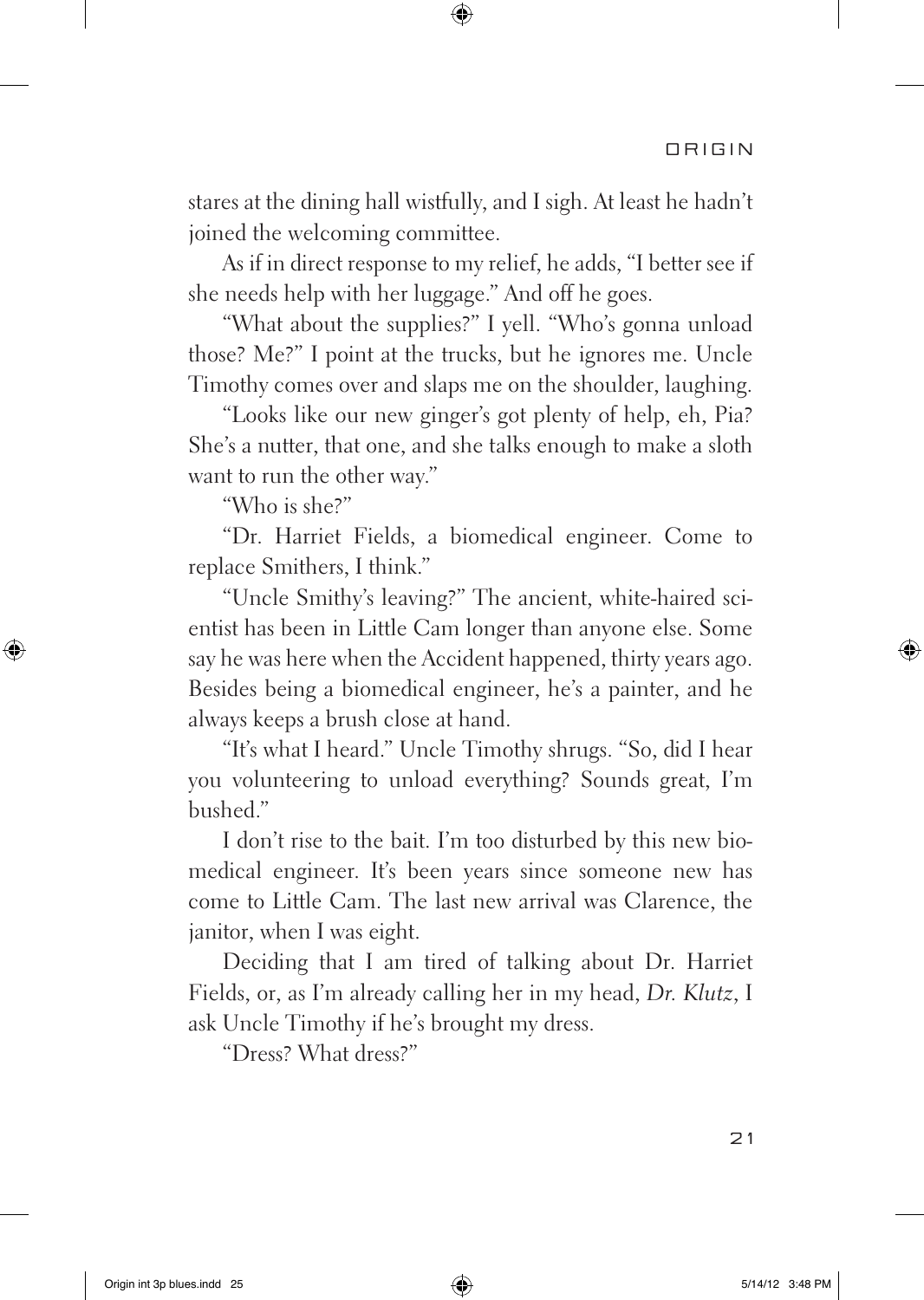### **JESSICA KHOURY**

I slap his massive arm. It's as solid as steel, but he makes a show of pouting and rubbing the spot. "Oh, *that* dress."

I have to wait until a crew unloads the trucks, hauls everything to a warehouse, and starts opening boxes before we find it. It's teal blue, and the bodice is studded with tiny crystals. "Oh," I breathe when I see it. Mother comes over and takes it. She holds it up to me, her face uncharacteristically cheerful.

"Lovely," she says. "Chiffon and silk . . . and it even matches your eyes. I'm surprised at you, Timothy! I thought surely with *you* doing the shopping, you'd come back with a jaguar-print toga or something hideous like that."

"Mother!" I gasp, and I reach down to cover Alai's ears. "You've offended him."

"I didn't pick it," Uncle Timothy protests. "I had that Fields woman find it. Send a man like me to shop for a party dress . . . *pah*!"

"Go try it on," Mother urges.

"No, it's for my party. I won't wear it until my birthday." Two more weeks. I can barely stand the wait. Ever since I found out about parties, I begged for months for a real one. Finally everyone agreed, though most of them were grudging about it. Tuxedos are scarce in the middle of the rainforest. Luckily Uncle Timothy already had a supply run planned, so one of the boxes scattered around the warehouse has to be stuffed with party clothes. Uncle Paolo still grumbles at me about the cost and the inconvenience of it all, but only halfheartedly, or he'd never have agreed to it in the first place.

"Here," says Uncle Timothy, handing me a little package. It's the one called Skittles, and he's already ripped it open and started munching on a handful. "Try those."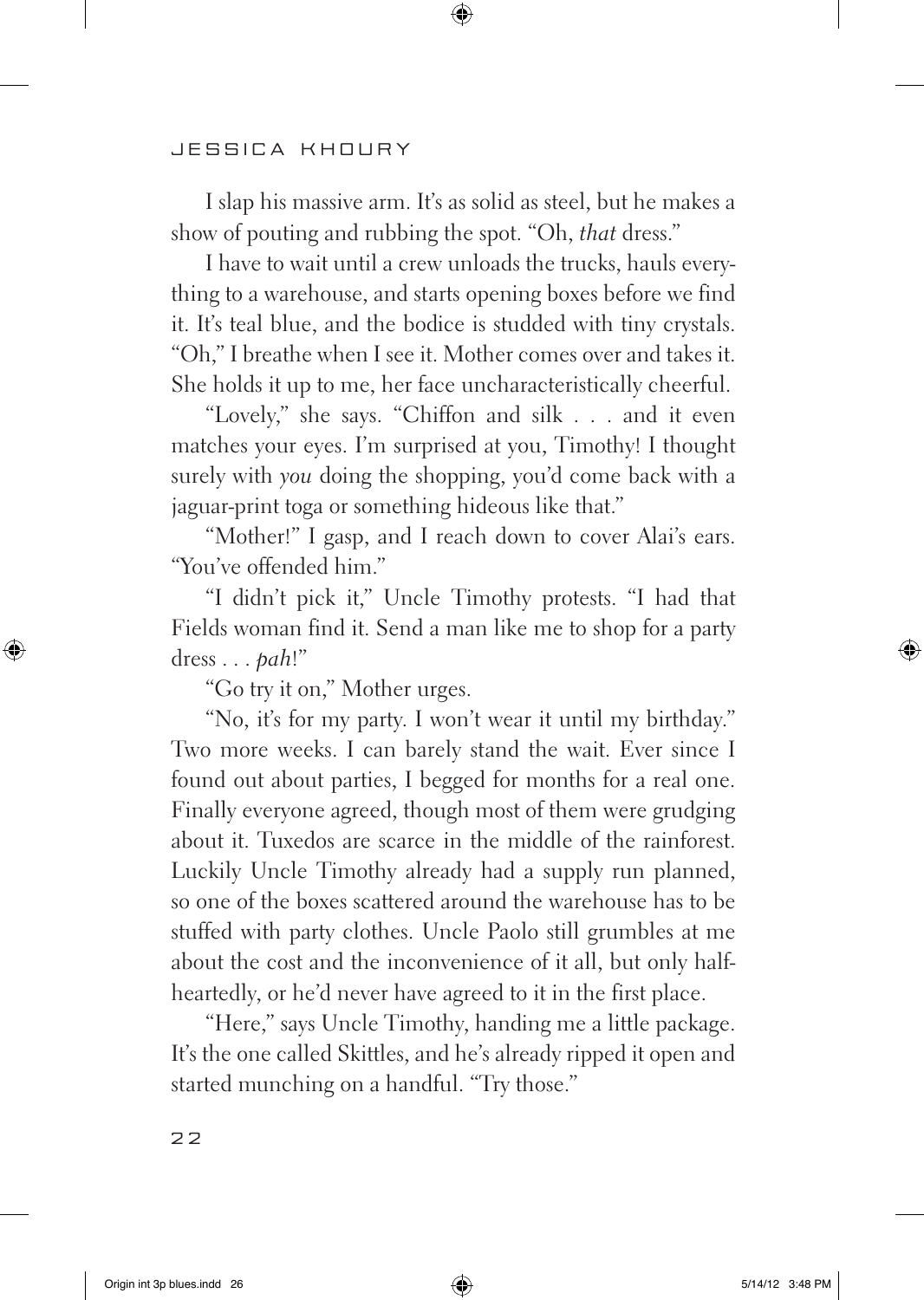I expect chocolate, since they look like M&Ms (which Uncle Timothy brought me last time), but instead I taste a burst of fruit. "They're good!" I dump half the bag into my mouth and decide I want Skittles instead of birthday cake at the party. Mother wanders off to help inventory a box of syringes and other medical supplies, and I trail after Uncle Timothy as he oversees the unpacking.

"Uncle T," I say, trying to be as nonchalant as possible, "what's Manaus like?"

His back is turned to me, and I see the muscles in his shoulders tense. As he turns around, I put on my most determined face. "Well? Is it true you have to go through Manaus if you want to get anywhere?"

He looks around, but no one heard my question. He leans over and puts his dark face inches from mine. "Now don't you be asking me questions like that, Pia. You know it's against the rules. Do you want to get me in trouble?"

I frown, and beside me Alai raises his hackles slightly. "I won't tell anyone you told me. Come *on*, Uncle T! I know all about protozoons and mitochondria, and I can tell you the genus and species of all the animals in the menagerie, but all I really want to know about is my own jungle!"

"No, Pia." He turns away and pretends to be busy moving some boxes around.

I watch for a while, but not even the prospect of more of those Skittles interests me now. Delivery day is ruined. I leave the warehouse with Alai at my side, angry at Uncle T, angry at Mother, angry at Uncle Antonio, and angry at that Dr. Klutz for ever mentioning Manaus.

*The rules.* The stupid rules that have been in place for over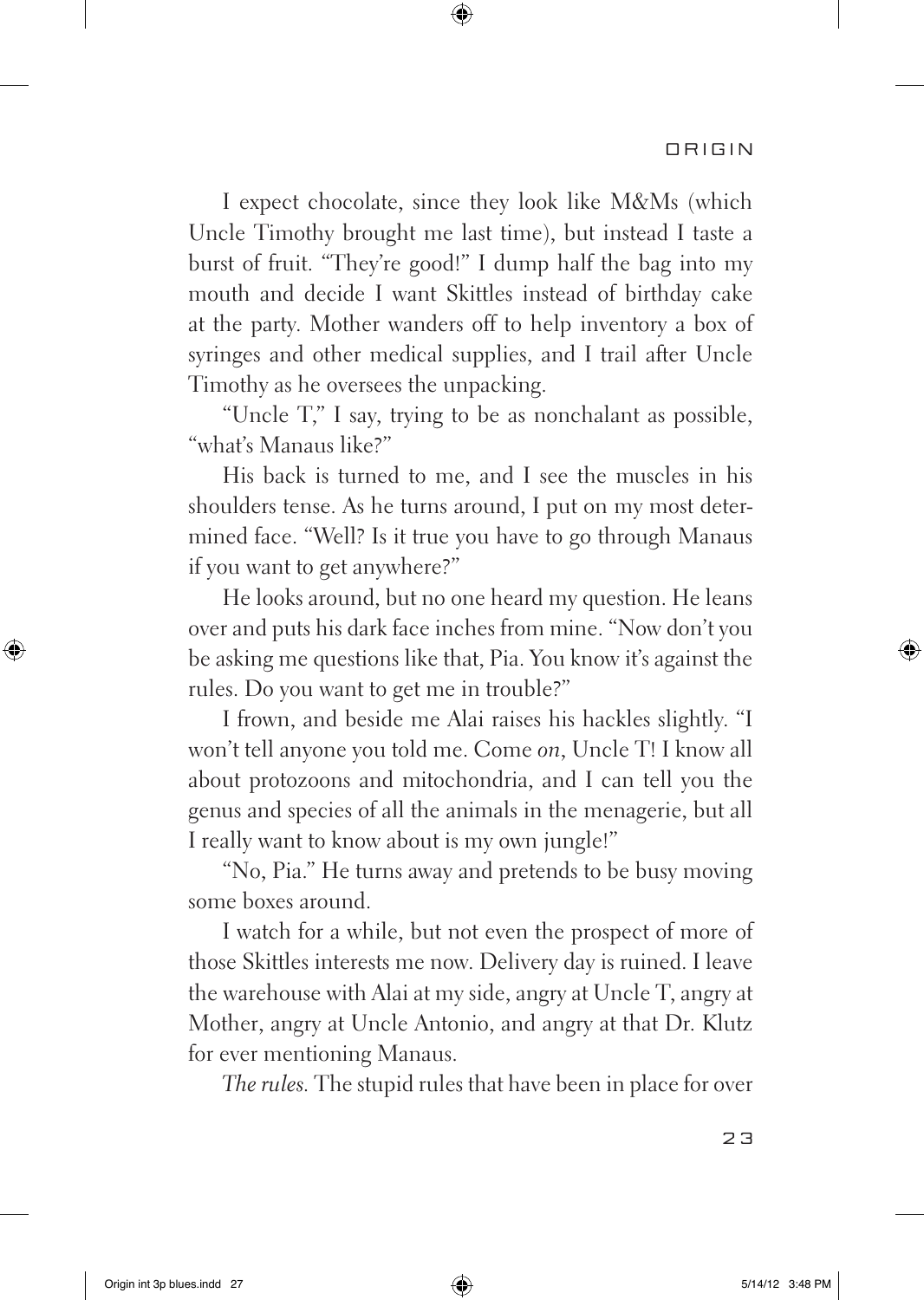### **JESSICA KHOURY**

thirty years. A list of them hangs in the lounge, in huge print, so that no one can forget. No books, magazines, or movies from the outside, unless they're science textbooks, and even those get edited by Uncle Paolo. I have biology books full of blacked-out paragraphs and defaced photos. All music played must be instrumental only, no lyrics. No one can talk about the outside world, at least not when I'm around. No maps. No radios. No photographs. Anything deemed by Uncle Paolo, as the director of Little Cam, to be a "corruptive influence" is seized and locked up somewhere, probably in Uncle Timothy's room, until its owner retires. And that's if the item isn't destroyed altogether.

I know why the rules exist. Two words: the Accident.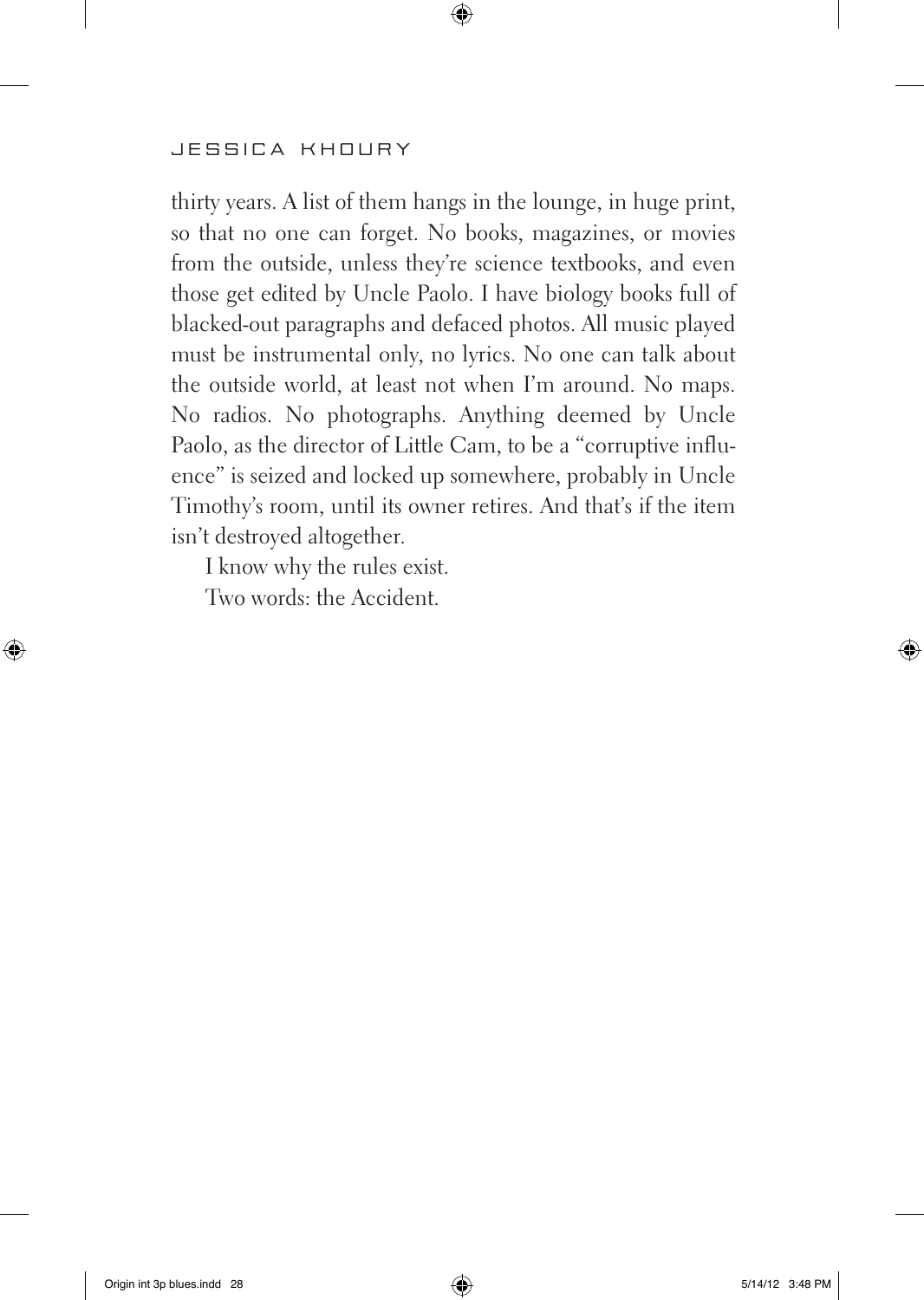## **t hree**

Uncle Antonio tries to run on the treadmill and read from his quiz sheet at the same time. Not a good idea, but I don't say anything. We're in the gym, doing a microbiology lesson. There's no one else in the room, which is unusual in the early afternoon, but I know where everyone is: helping that Harriet Fields settle in. She was all anyone talked about at dinner last night, and her table was crowded with scientists vying to awe her with their intellects. I sat in a corner with Mother, the pair of us watching with dark looks over our tuna salad. I don't think Mother's any fonder of Dr. Klutz than I am.

Uncle Antonio's voice is husky from running. "Typhus fever is contracted by *Rick*—"

"*Rickettsia prowazekii*," I finish.

Uncle Antonio hits the stop button on his treadmill and jogs to a halt. He's panting heavily, and there are more sweat stains than dry spots on his blue tee. After he catches his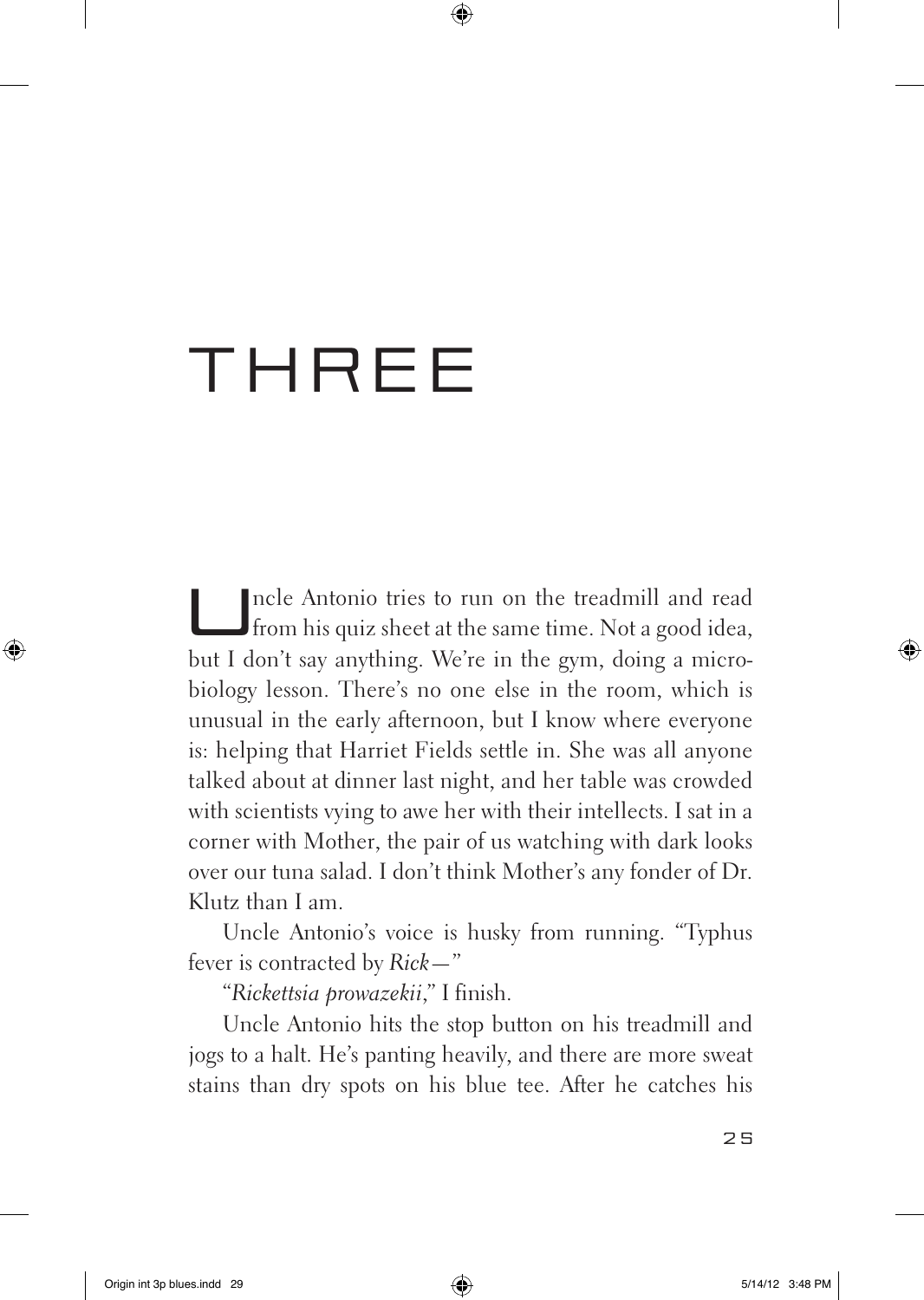breath, he says, "That wasn't the question, Chipmunk. I was *going* to ask, what animal carries—"

"Lice. *Pediculus humanus.*" I crank the speed of my own treadmill up a notch, my stride lengthening to match the whir of the belt.

"Hey, who's doing the teaching here?" Uncle Antonio comes around to the front of my treadmill and throws his arm over the safety rail. His other hand grips his water bottle as if it is the only thing keeping him alive. He looks at the digital display on the machine and shakes his head. "You're something else, kid."

"Why is everyone so worked up over that new woman?" I ask, my tone more than a bit terse. "What's so special about her?"

His eyebrows lift quizzically. "Why, Chipmunk, are you *jealous*?"

" $N<sub>0</sub>$ "

The amusement in his eyes makes me more irritated. "I think you are. You're jealous of the attention she's getting."

"I am not," I reply. "It's not like I want everyone hanging all over me all day."

"No?" He sits on the weight-lifting bench that no one ever uses. "Because it seems to me that's the normal order of business."

I glare, but he only laughs.

"She's new and different, Pia. That's all it is. Couple of months and she'll be one of us, just another regular face. But you'll always be you, immortal and special. So don't worry. No one's taking your place."

"I don't see why we need her, anyway. Soon I'll be part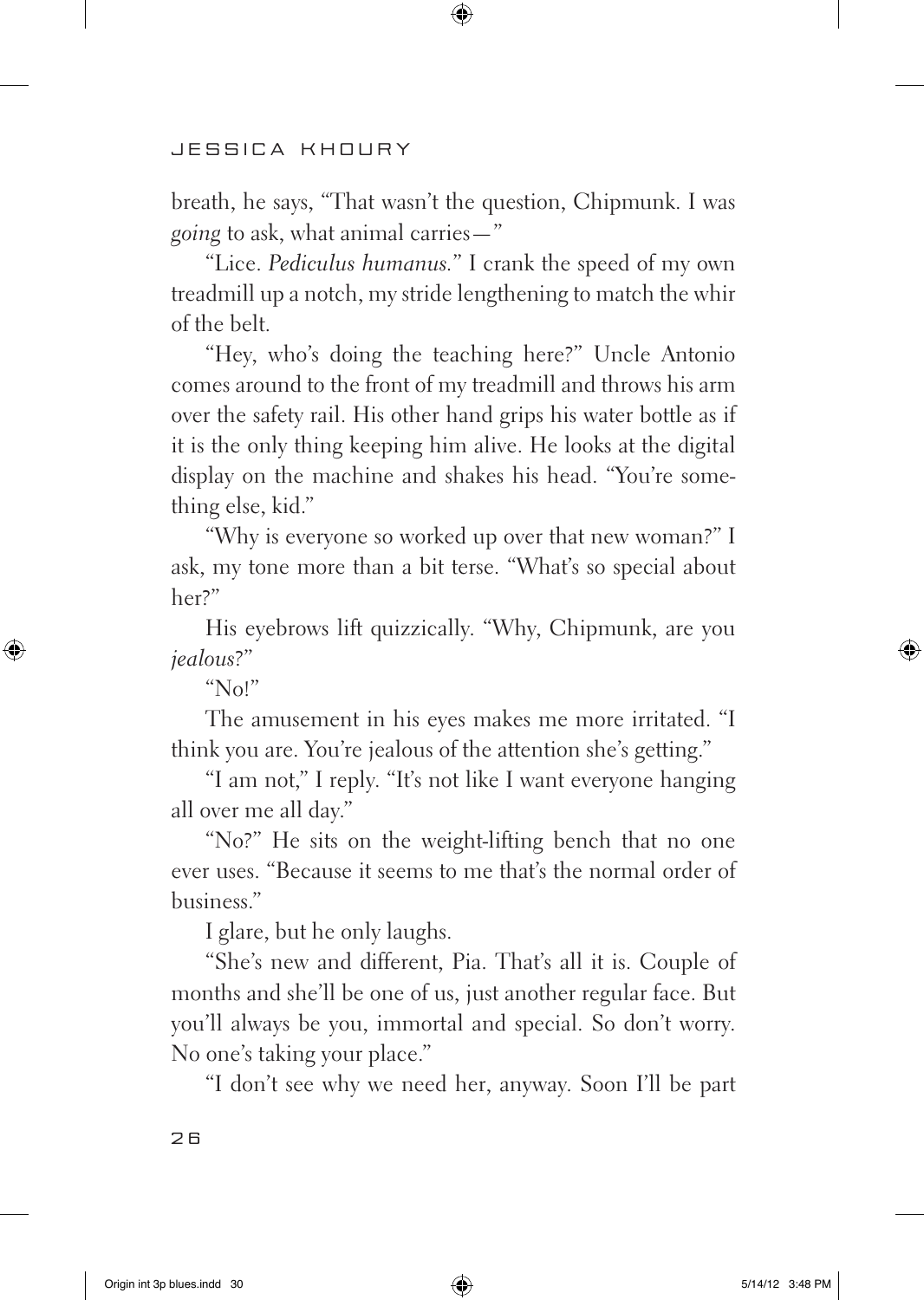of the Immortis team, and then we'll make more immortals. What do we need Harriet Fields for?"

The smile leaves his face, replaced by a strange, shadowed look. "I don't know."

"Do you think they'll stop bringing in new scientists once I'm in charge?"

"I don't know." Still that grim look in his eyes. Maybe I'm pushing the Dr. Klutz thing a little too far.

"You're wrong," I say. "I'm not jealous of the attention she's getting. But do you think . . . do you think she's here because Uncle Paolo doesn't believe I'm ready? Does he think we need someone as backup, in case I don't pass the next Wickham test?"

Uncle Antonio stares at me. "No," he says softly, but I wonder if he said it just because it's what I want to hear.

"So, where do you think she's from?" I ask, trying to lighten the conversation.

"Dr. Fields?" He shrugs. "Doesn't matter."

"Oh, come on, Uncle Antonio." I stop the treadmill to retie my ponytail, which came loose while I ran. "You're just as interested in her as everyone else. I saw you last night, hovering at her elbow all through dinner."

"I was not *hovering*."

"You were so."

A smile plays on his lips. "Well. Maybe a little."

"It's strange, isn't it? These new scientists who come here, they have whole other lives outside Little Cam. Do you ever think about it? About where they must come from? Who they were before they came to the jungle?"

He gives me a guarded look. "Why? Do you?"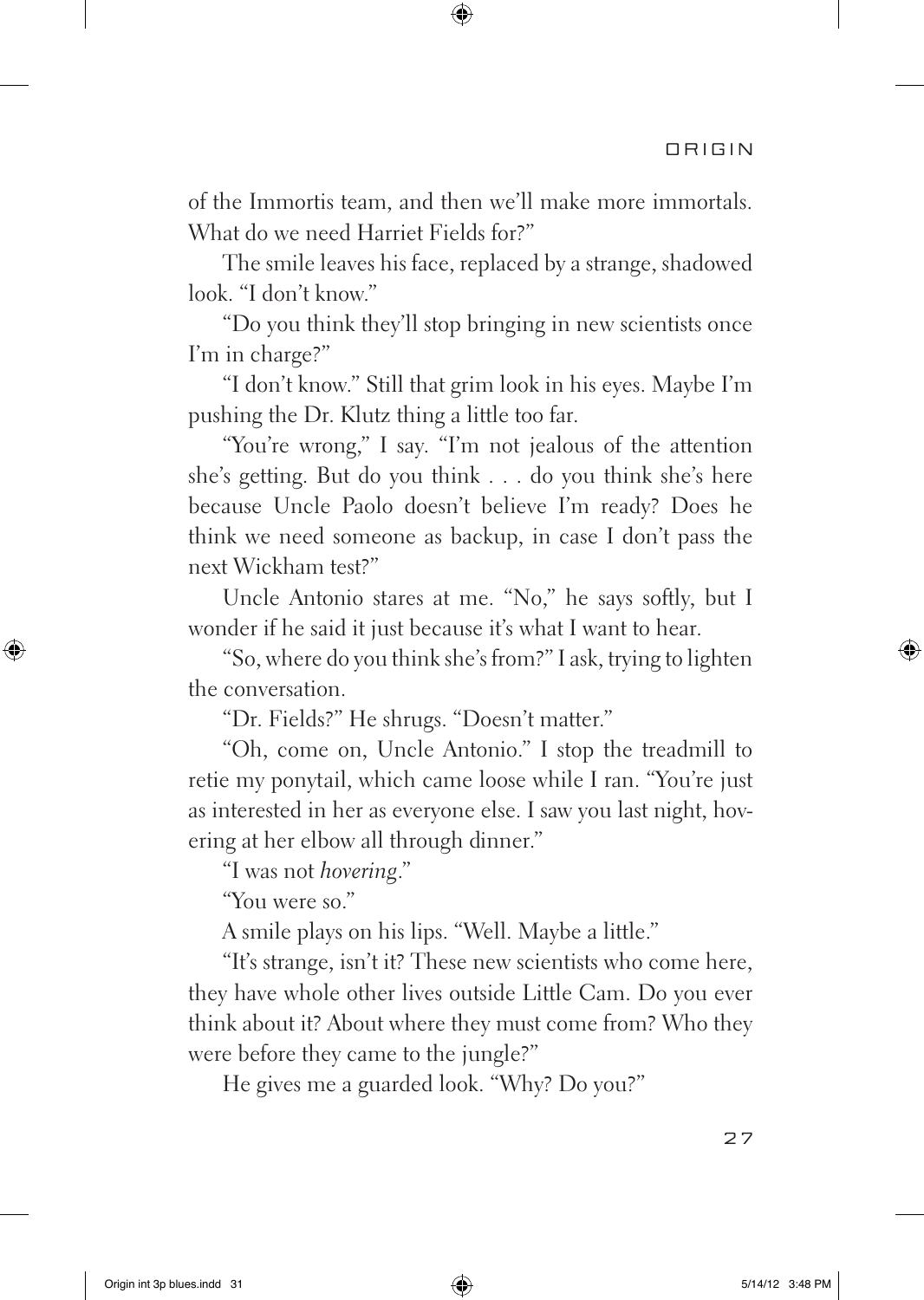"It's a natural question. And I'm a scientist. It's my *job* to ask questions. Uncle Antonio." I sit beside him and chew my lip a moment, then ask in a hush, "Do you ever . . . you know . . . wonder what it would be like? Out there?"

Uncle Antonio stares at his hands. "Out where?"

"You know what I mean. Outside . . . the fence."

When he finally meets my eyes, his lips are a thin, taut line. "No. I don't."

Without another word, he stands up and leaves.

I stare at the door as it swings shut. I don't believe him. Not for a minute.

When I go to my laboratory for my weekly checkup that afternoon, I pass Harriet Fields in the hall. She says hi and gives a little waist-level wave, and I give her a little jerk of my chin in response. I feel her eyes on my back as I pass her.

I call it *my* laboratory because it's the one entirely devoted to me. It's like a second bedroom, and I'm quite proud of it. I keep a row of potted orchids along the window sills, and there are pictures of me all over the walls. They're kind of boring, having been made to chart things like the development of my facial bones, but still.

Uncle Paolo is waiting for me as usual. He sits by my metal examination table, thumbing through a stack of past checkup reports.

"Morning," I say to him, and I pause by a glass cage in the corner. The fat, sleepy rat inside wiggles his nose at me. "Morning, Roosevelt."

Uncle Paolo smiles. "Morning, Pia," he says as I take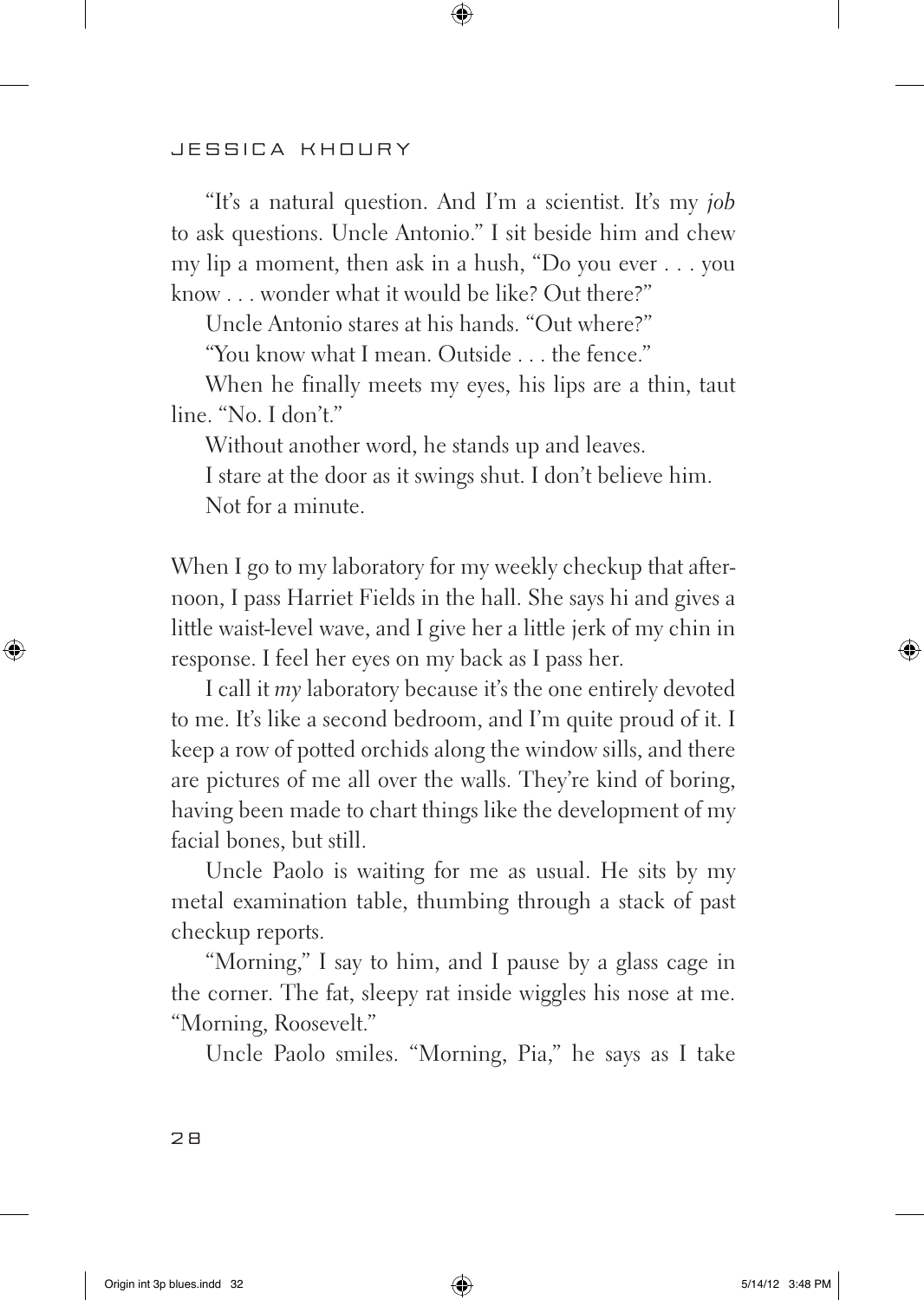my place on the exam table. "Find anything good in the delivery?"

"Skittles." I swing my legs back and forth under the table and watch him make some notes on a clipboard.

"Ah, yes." He pulls out a stethoscope and takes my heartbeat. "I haven't had Skittles in years. I'll have to get some."

"Too late. I got dibs already. They're for the party."

"The party," he repeats. "Still planning for your fairy-tale ball, eh? Open."

I open my mouth, and he swabs the inside of my check with a cotton wad. "It's not a fairy-tale ball. It's a real party, like the ones they have in cities."

"And what would you know of cities?"

"I read about them in the dictionary. 'An urban area where a large number of people live and work,'" I quote.

He only grunts as he deposits the saliva sample on a microscope slide.

Then, just to see what his reaction will be, I add, "I know that Manaus is a city."

Uncle Paolo drops the cotton swab. "*Damn.* Open again, I'll have to get another."

I wonder if that *damn* was for the lost saliva sample or my lucky guess. "So it *is* a city!"

"Pia." He sets the second sample on a small metal tray and starts pulling off his squeaky latex gloves. "Never bring up Manaus again."

"Why?"

His hands pause with one glove half off, and he draws in a sharp breath before continuing. "I have told you many times,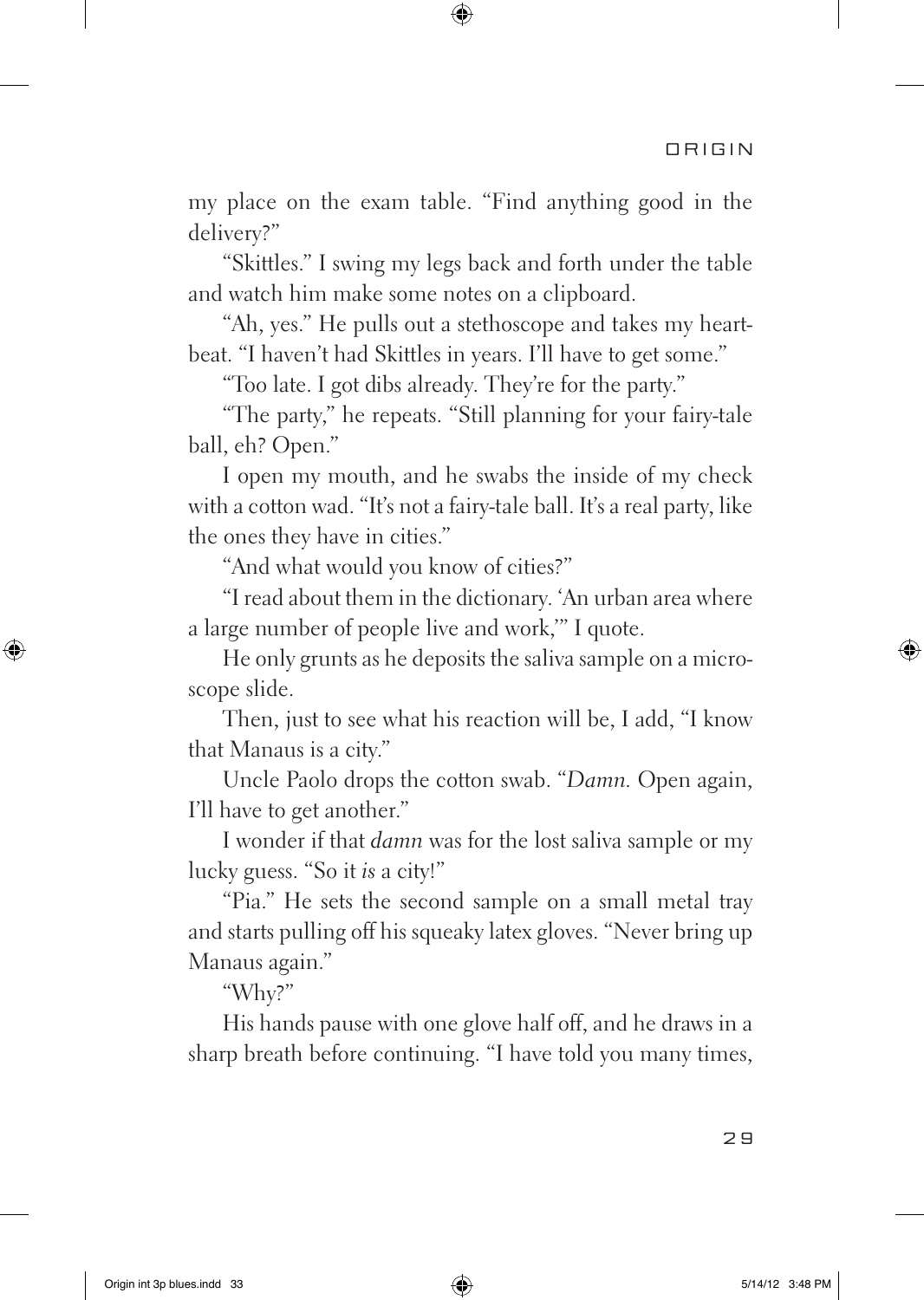Pia. It's dangerous out there. Those people wouldn't understand you. You would frighten them with what you have, and they would soon grow jealous. You cannot die, but that does not mean they can't hurt you."

"Those people," I repeat softly.

"Yes. The ones out *there*. They don't see things as we do here, Pia. They would put you in a box and never let you out, don't you see?"

I nod my head, thinking of the sparrow and the electrified cage, imagining myself in the place of the bird. I shiver.

"Do not bring up Manaus again." He speaks in the tone he usually reserves for testing days, but then his face softens. He covers my hand with his own. "You're safe here. For now, this is where you belong. One day, Pia, you'll see the world. Don't doubt that. But until the world is ready to see *you*, I'm afraid Little Cam will have to suffice."

"All right," I respond meekly.

He smiles and squeezes my hand. "I was here the day you were born, you know. I was the first one to hold you. I was the one who chose your name."

"You were?" He's never mentioned it before.

"Yes. *Pia*, because it means reverent, and that's exactly what I felt when I saw you."

His eyes, locked on mine, are warm and earnest, and I find myself smiling.

The rest of the examination goes as usual. It doesn't take long. I'm so used to the exam that I could do it myself. Heartbeat, saliva sample, eyes, ears, and nose, check, check, check, and we're done. Uncle Paolo gave up on taking blood samples years ago. No matter what material the needles are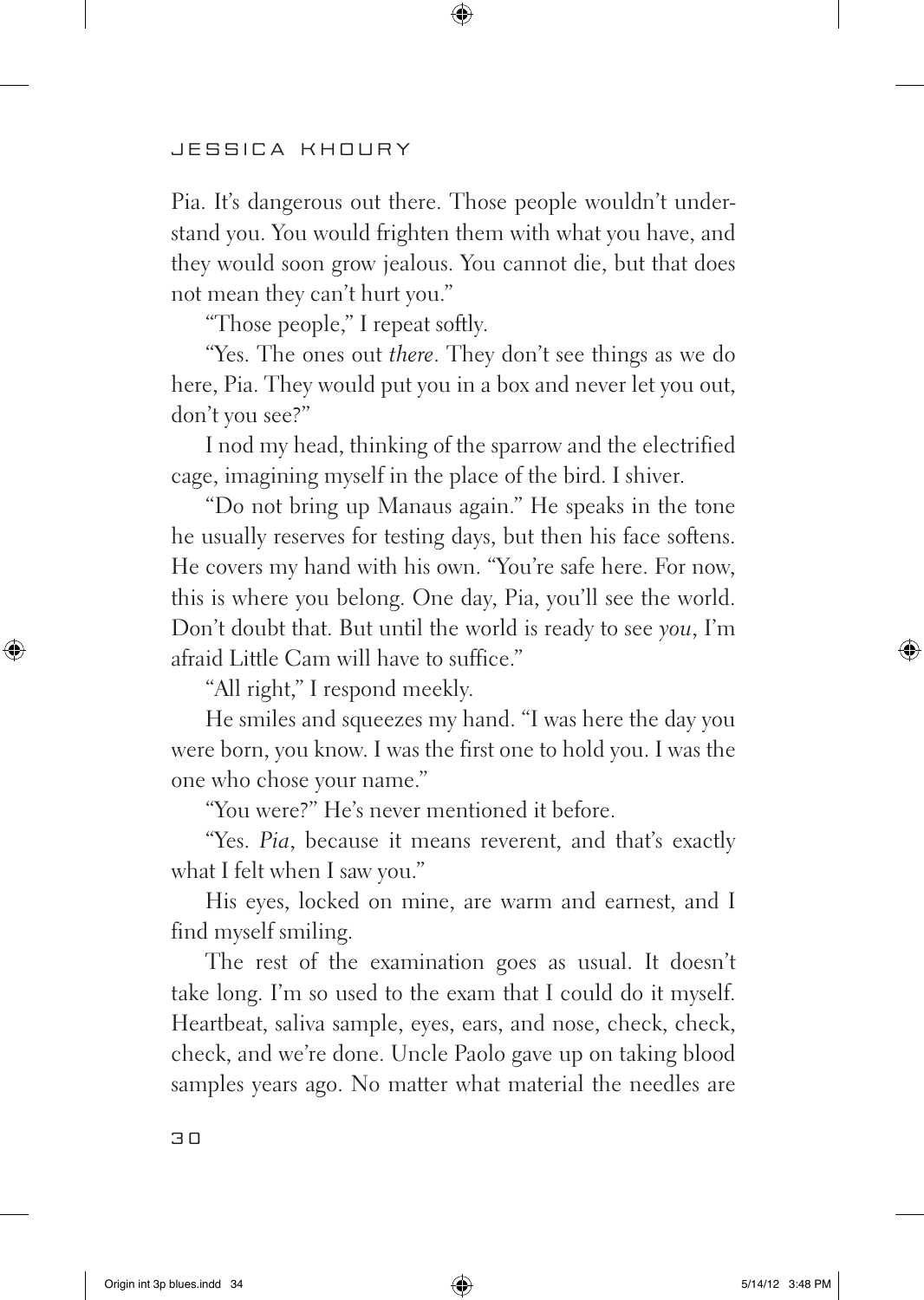made of, and no matter how hard he presses, nothing punctures my skin.

"All done, Pia. Go and work on planning your party or something."

"I need to water my orchids."

He nods and does a few more little tasks around the lab before he leaves.

I am watering the first flower when I hear footsteps and turn to see what Uncle Paolo forgot. But it isn't him. It's Dr. Klutz

"What do *you* want?" I ask.

She raises her eyebrows in surprise. They are as red as her hair. "Relax, why don't you? I just want to chat. We didn't get to properly meet one another yesterday."

*Great.* I turn back to my orchids. "Hi. Nice to meet you."

"Nice to meet you too," she returns in an equally blank tone. "Good heavens, girl, at least give me a chance before you decide to make an enemy of me. Here, let me help."

She tries to take the watering can from me and ends up knocking it over and pouring water all over my shoes.

"Oops!" she says, and as I stare openmouthed at the mess, she finds a towel and hands it to me. I sop up the water, biting my tongue to keep from snapping something I'll later regret. Dr. Klutz perches herself on the examination table and looks around.

"Terrible pictures," she says as she studies my portraits on the wall.

I normally wouldn't throw it in someone's face like this, but I can't help it. The woman rubs me the wrong way. "They're *perfect*."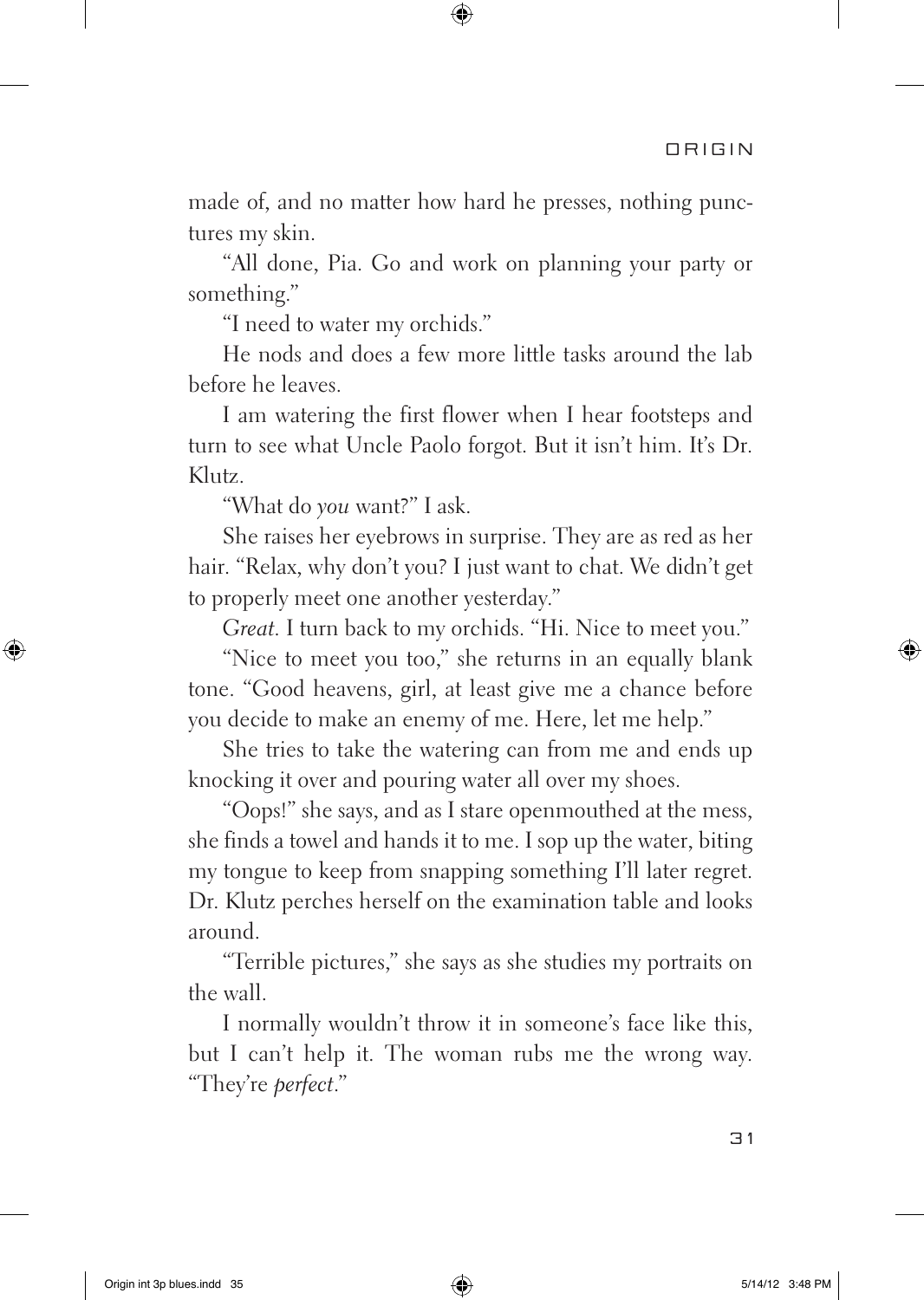"That's right," she says thoughtfully, eyeing me. "I hadn't even had a chance to wash the dust from the road off my face when your Doctor Paolo Alvez had me cornered. I got the whole Pia talk, oh, yes."

"The Pia talk?" My curiosity bests my stubbornness for a moment, and I step closer. "What's that?"

"You mean you didn't get it too?" She draws a pack of cigarettes from her pocket and lights one. I hate cigarettes. They are the only thing in the world that make me ill, though Mother tells me that I just don't like the smell and that I'm not really ill at all. "Yes, I was properly backed into a corner, with Alvez breathing down my blouse about secrecy and signing contracts and consequences and all sorts of spookiness. And at the center of it all"—she inhales deeply and blows a stream of disgusting smoke toward me—"was you."

"Well," I reply stiffly, "I *am* the reason this place exists."

"I must confess, I had no idea what I was getting into when I took this job. Thought I was coming down just to study the cell structures of mosquitoes, maybe clone a few rats. They told me this was a research center that targeted the 'big ones'—cancer, heart disease"—her face goes suddenly still, as if she's looking at something far off—"cerebral palsy. Though I did think it odd I had to sign on for a minimum of thirty years, but . . ." Her cigarette seems forgotten between her index and middle fingers. Its thin tail of smoke curls across her face. "Well, let's just say the deal this place offered was very convincing."

Her eyes refocus, finding me and then narrowing suspiciously. "And *then* there was all the cloak-and-dagger stuff on the way here. That giant moose of a man, Timothy, wouldn't tell me *any*thing. And what do you think but the first thing he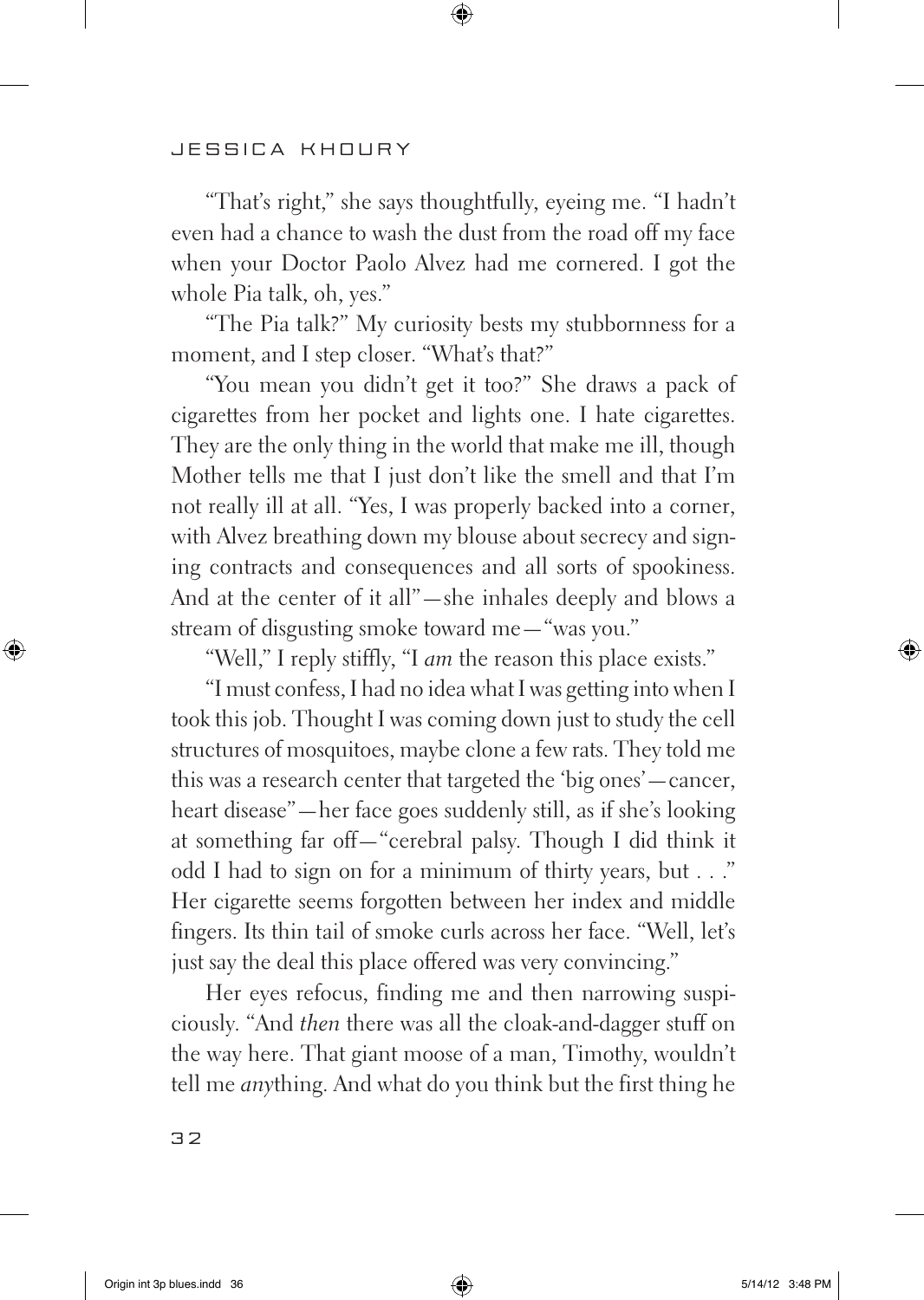asks me is if I can go buy a dress for a seventeen-year-old girl?" She shakes her head, and I notice for the first time that her wild red frizz is tamed into a braid over her shoulder. With the hair under control, she's quite pretty, and younger than I'd first thought.

"The dress was all right." I shrug. No need to tell her I love it. I don't want her thinking we're friends or something.

"It's weird, having a black-tie party in the middle of the wilderness."

"You just say whatever pops into your head, don't you?"

"Always. Without question. That's the only way I know I'm being truly original."

"Why did you come to Little Cam?"

"Didn't you hear? To study tapirs and three-toed sloths."

"What did Uncle Paolo say about me?"

"That you're *immortal*." I can tell from the twitch of her lips around her cigarette that she doesn't believe it.

"I am."

"Huh. He also said you were perfect."

"I'm that too."

"Psh. Sure, honey."

"I *am*!" I'm bristling like Alai now. "Watch."

I pick up a scalpel from Uncle Paolo's tray of tools. Dr. Klutz's eyes widen. "Pia . . ."

"Just watch." I run it down my arm, pressing as hard as I can. It stings, but only mildly. I *can* feel pain, but not as intensely as other people. A faint white line is the only evidence of the blade's touch, but it disappears in seconds.

Dr. Klutz gapes, her eyes wide, cigarette forgotten between her fingers. "My sweet, giddy aunt . . ."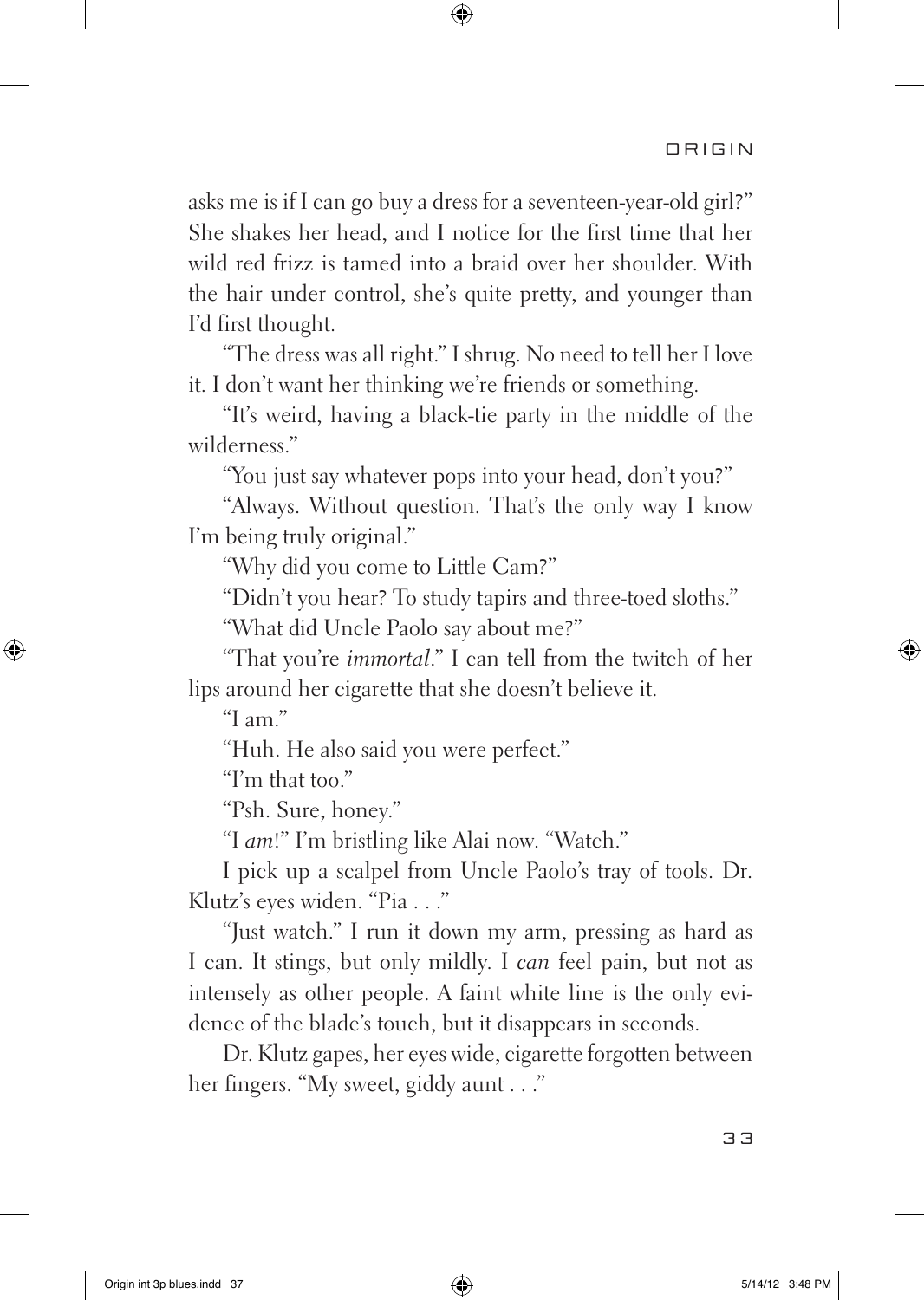### **JESSICA KHOURY**

That seems like an odd thing for someone to say, but I feel strangely pleased with her response. Setting the scalpel down, I reach into a drawer, pull out a rolled-up chart, and spread it on the exam table beside her. She watches my every move with rapt attention.

"What's that?"

"This," I announce with no small amount of pride, "is my family tree. Did Uncle Paolo tell you the story behind Little Cam, me, all of this?"

"He said we'd cover that in orientation tonight, but" she leans forward and whispers—"I'm rather an impatient woman. So go on. Tell me."

"Well," I begin, thrilled to have an audience. I've never had the chance to tell someone my story before, not like this. "It all began one hundred years ago, in 1902. A team of scientists were going through the jungle in search of new plants to use for medicines. They went deeper than anyone else from the outside had gone before and met natives who had never seen people with white skin and mustaches. They were led by a biologist and botanist named Heinrich Falk, who heard of a plant in the very heart of the jungle that could extend human life. Everyone else thought it was a myth. Stories like these were more numerous than the leaves of a kapok tree, and none of them had ever been proved. But Dr. Falk found it. *Epidendrum elysius.* Elysia, he called it. In all of the rainforest—and in all of the world—it's found in only one place. Falk's Glen. It's not far from here, I'm told, though I've never been there myself."

"So what did this magical flower do, then, eh?" she asks.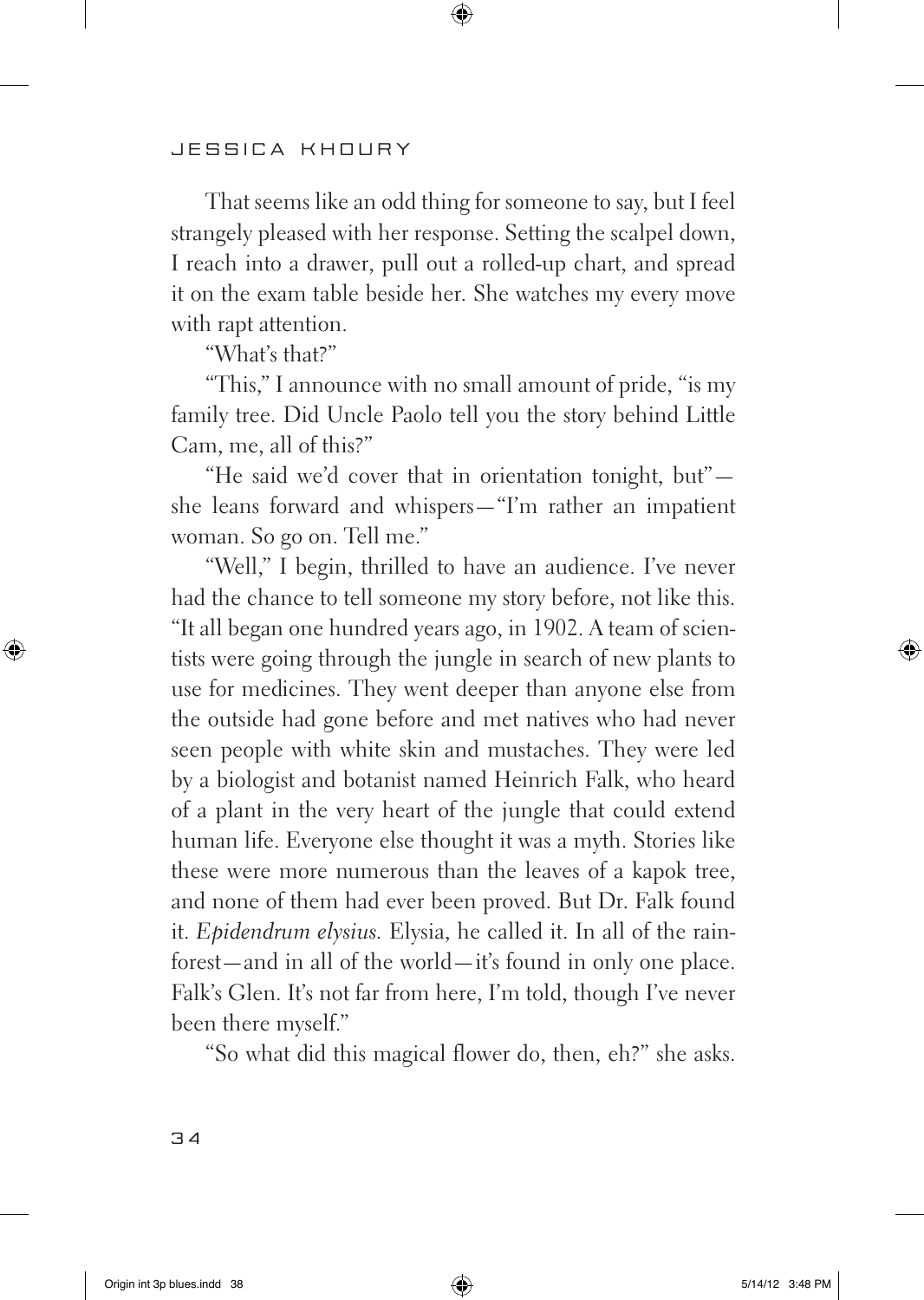I can hear the skepticism creeping back. That's fine. I'm not done with my story yet.

"It's not magic. It's science. And it kills you within minutes if you eat it or drink the nectar that pools in the cup of its petals." I have never seen Falk's Glen, but I have seen elysia. Uncle Antonio brought me a stem once, a single stem of the precious plant that is the basis of my existence. It is a deep purple, and the tips of its petals are tinged with gold. It doesn't look much different from some of my orchids in the window. I tried to replant it, but it died. I wasn't the first to try it. One of the Little Cam scientists' greatest hopes is to figure out how to replant elysia. So far, no luck at all. It wouldn't be such an issue if we knew how it reproduced, but that's another mystery. The same flowers that grow in Falk's Glen now are the exact same blossoms Falk and his team discovered. The life cycle of elysia has never been discerned; for all we know, it *doesn't* reproduce."

Dr. Klutz snorts and remembers her cigarette. Before she inhales again, however, she says, "Sounds like some bully magic. So that's what happened to Falk, then? Shows up bold as brass, names the flower, names the place after himself, and then promptly eats the bloody thing and drops dead?"

"No, that's not how it happened at all. They set up camp and began experimenting on rats, that's what they did. The camp moved here and there and finally *here*, where we are now, and then it became permanent. I think it was Dr. Falk's successor, Wickham, who finally named it Little Cambridge." And who developed the Wickham test, designed to evaluate new scientists before bringing them into the project. I wonder what Dr. Klutz's Wickham test was.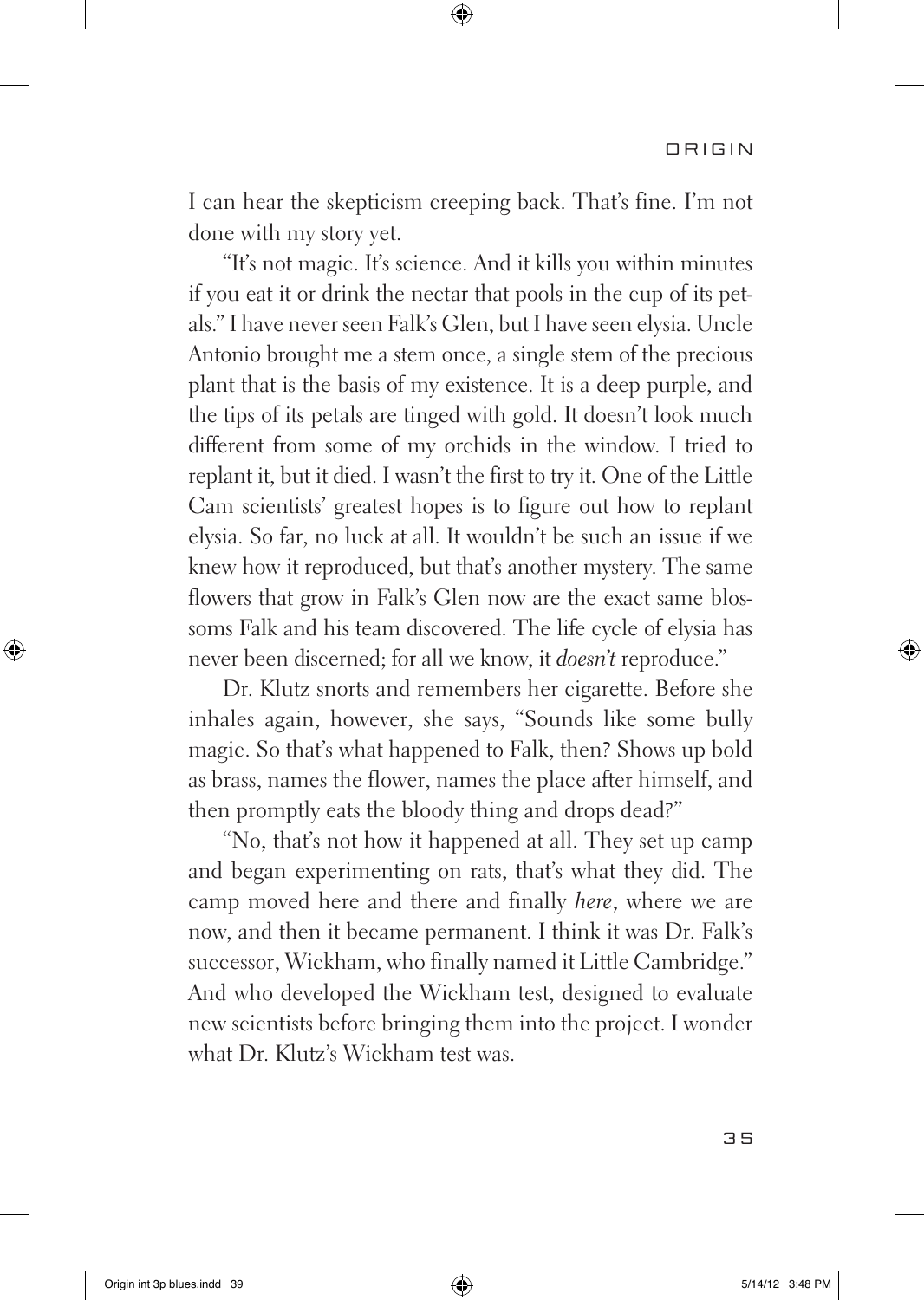"So what's the chart about?"

"I'm getting to that. Will you be patient?" I brush my hair behind my ears and draw a deep breath. "So, they experimented on rats. They figured out how to add the nectar of another flower to elysia to counteract its lethality and make it safe to inject into rats and humans alike. I've never seen the other flower, but Uncle Paolo tells me it's just called the catalyst. It must be rare because I can't find it in any encyclopedia or database anywhere. Anyway, they started injecting the rats, but nothing happened. They lived their normal little rat lives and died when they got old. End of story."

 $T_s$  it?"

"Is it what?"

"Is that the end of the story?"

"Of course not!" The woman may be a biomedical engineer, but I begin to think she might also be a certifiable idiot. "Because something happened that no one expected. The scientists had been injecting the rats' offspring and the offspring's offspring with Immortis—the nonlethal form of elysia made with the catalyst—never quite believing that anything would come of it. The rats lived, the rats died, and they never showed a sign of anything abnormal. Until . . ." I cross the room, lift the lid of a cage, and pick up the rat inside it. "Until Roosevelt"

I hold him up to Dr. Klutz, hoping that—doctor of biomedicine or not—she might scream and cringe. Instead, she plucks Roosevelt from my hands and coos over him as if he were a kitten. A little surprised, but oddly pleased that she seems so taken with him, I continue, "Roosevelt was born in 1904."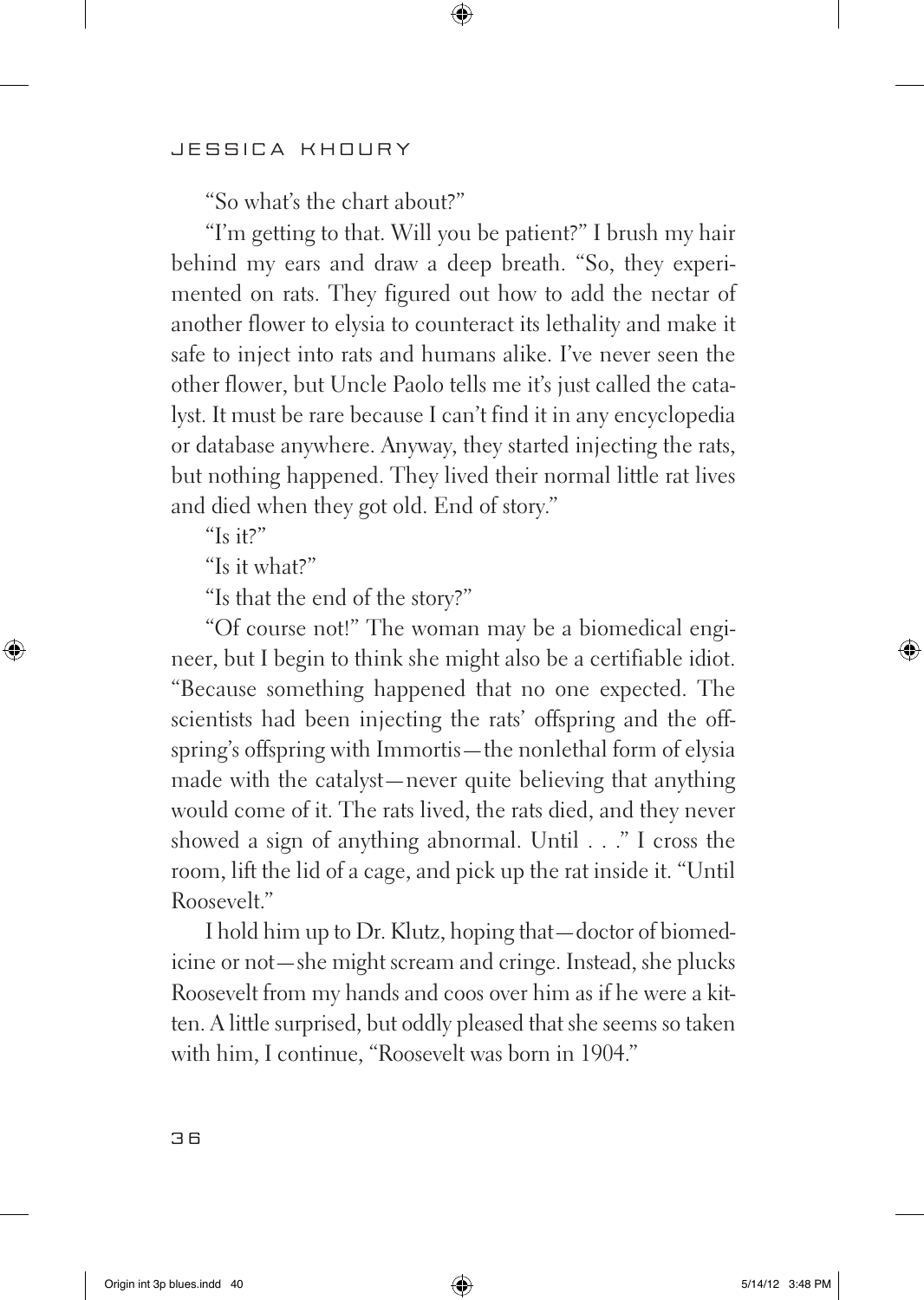She nearly drops him, and he squeals indignantly. "You're lying!"

"I certainly am not. Roosevelt is over a hundred years old. Most rats don't live more than two or three."

Dr. Klutz stares at Roosevelt, then stares at me. "What happened then?"

Ah. I have her attention again, and this time I know she's hooked for good. "Well, Roosevelt here revealed a few more surprises. He was the only rat to be born in his litter, which is unusual in itself. When Dr. Falk went to inject him with Immortis, the needle of the syringe snapped. So did the other dozen or so he tried to use. Yes, Roosevelt's skin is as thick as mine. That is to say, it is completely impenetrable. And what is more, Roosevelt is faster and more agile than any other rat. Uh-huh," I nod when she looks at me questioningly. "Me too. And most important of all, three, four, twenty years pass, and Roosevelt goes on living as happily and healthily as you could wish for. So of course Dr. Falk runs dozens of experiments on hundreds of rats and discovers the secret."

I pause, relishing the way Dr. Klutz is hanging on my every word. Finally, I say it. "It comes down to the gradual alteration of the human—or rat—genome. It takes five generations, no more and no less, of periodic injections of Immortis for the immortality gene in the flower to assimilate into the genetic code of the rat or the human. Dr. Falk returned to the outside and found thirty-two of the most healthy, athletic, brilliant, and beautiful young people society had to offer. He brought them back to Little Cam, which is when this place really started to boom, and began injecting them. They had